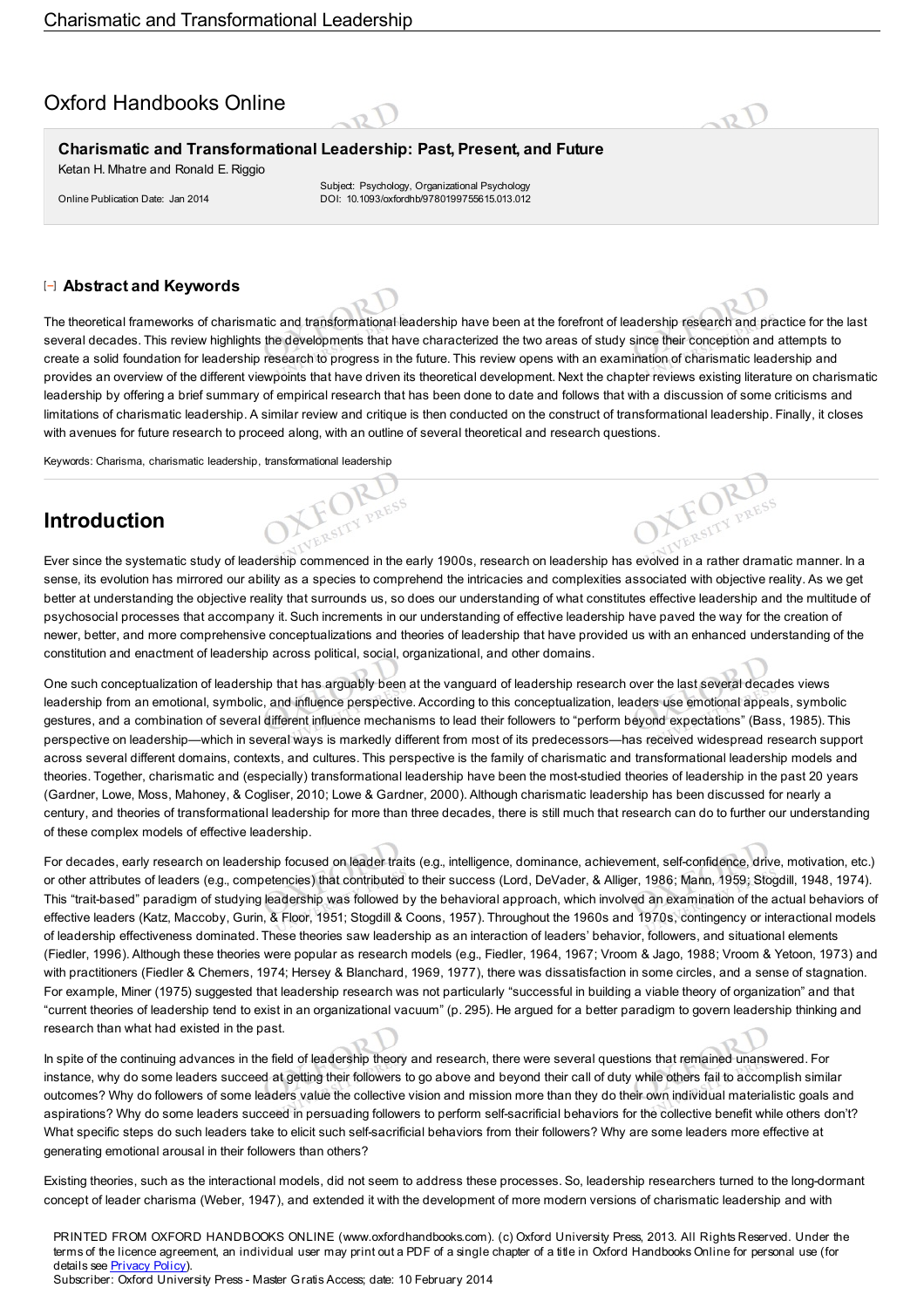transformational theories of leadership.

The advent of charismatic and transformational theories of leadership introduced a new way of thinking about leadership. Leaders were not merely seen as "repertoires" of traits (as suggested by the Universalist paradigm). Neither were they viewed as enactors of a series of specific behaviors (like the Behavioral paradigm seemed to suggest). Leadership scholars started viewing leaders as change agents who—through the use of a combination of several different influence mechanisms—"transform" followers into highly inspired, energized, and motivated teams. Research from these theoretical perspectives began to seek answers to some of the elusive questions that in many ways inhibited the advancement of the field. This new line of inquiry and exploration thus provided a much-needed impetus to the field of leadership research and helped rejuvenate the research process that seemed to have stalled. As a result, charismatic theory, and transformational leadership theory, in particular, have been the dominant paradigm in leadership research for the past 25 years.

The current review is aimed at outlining the evolutionary trajectory of charismatic and transformational leadership. We begin this chapter by providing a comprehensive overview of the different approaches that fall under the respective categories of Charismatic and Transformational Leadership. We follow this with a brief summary of important empirical research that has helped advance the two theoretical frameworks. Next, we cite the limitations of the theories, along with some criticisms that have been voiced by the community of leadership researchers and scholars. In doing so, our goal is to aid the facilitation of a more robust transformation of these fields of study and pave the way for continued development. And finally, we offer guidelines and directions for future research on charismatic and transformational leadership to progress further.

# **Charismatic Leadership**

## **Conception of Charisma**

Though some of the earliest vestiges of charisma can be traced back to the writings of Aristotle (circa 4th century BC), the modern-day conception of charisma has been largely attributed to the works of Max Weber. [Weber](#page-15-4) (1947) borrowed from the literal Greek meaning of the word *charisma*—which means "divine gift"—and described a breed of leaders who seem to possess certain "gifts" that allow them to lead in novel and inspiring ways that are markedly different from other traditional forms of leadership (e.g., leadership on the basis of formal authority). According to Weber, followers of charismatic leaders perceive their leaders to be gifted and to possess unique abilities that allow them to perform feats that are beyond the capacity of average individuals. Moreover, the key to success for charismatic leaders lies solely in the extent to which they are perceived to be gifted by their followers. If followers fail to recognize their leaders as having charisma, then the charismatic influence mechanism breaks down, and leaders can no longer exert their influence over followers. A quote from [Weber](#page-15-5) (1968) summarizes this leadership predicament quite appropriately.

The holder of charisma seizes the task that is adequate for him and demands obedience and a following by virtue of his mission. His success determines whether he finds them. His charismatic claim breaks down if his mission is not recognized by those to whom he feels he has been sent. If they recognize him, he is their master—so long as he knows how to maintain recognition through 'proving' himself. But he does not derive his 'right' from their will, in the manner of an election. Rather, the reverse holds: it is the duty of those to whom he addresses his mission to recognize him as their charismatically qualified leader.

(p.20)

In addition to describing the attributional nature of charisma, Weber suggested that charismatic leaders tend to arise during times of economic, social, political, and/or other forms of unrest. He argued that it is during such crisis situations that charismatic leaders get the opportunity to utilize their "divine gifts" and are able to lead effectively and successfully. These "divine gifts" often take the form of an emotional appeal to inspire and rouse followers, a radical vision to instill hope for the future, or bold steps that a leader may take to attenuate the negative effects of a crisis at hand. Once followers get a small taste of success, they tend to become more inclined to believe in the leaders' powers to perform extraordinary feats resulting in a further consolidation of the leader's influence over followers.

Weber conceptualized charisma mostly as a perception of being divinely gifted and possessing certain extraordinary capacities. This reflects the premise of the trait-based Universalist theories of leadership, which maintain that leaders are born with a certain collection of traits that make them effective/successful in their respective roles. Weber also attempted to outline (albeit not in as detailed a manner as done by some later researchers) the behavioral repertoire of charismatics that leads to follower obedience and compliance. Lastly, Weber's conception of charismatic leadership can be seen as a special case of the contingency-based theories of leadership in the sense that Weber suggested the prevalence of a crisis, or some form of a social turmoil as a precondition for charismatic leadership to emerge. Thus, it may be of interest to note that even though subsequent conceptualizations of charismatic leadership have borrowed from the groundwork that Weber laid out, Weber's own conception of charisma and charismatic leadership seems consistent with the reigning leadership paradigms of the century—thus highlighting the cumulative nature of the evolution<br>of leadership research.<br>Modern Development of Charitan and Charitan and of leadership research.

### **Modern Development of Charismatic Leadership Theory**

Decades after Weber, House [\(1977\)](#page-13-5) was the first to present a comprehensive theoretical framework to describe the nature of charismatic leadership, explain the psychological processes through which charismatics end up influencing their followers, and outline subsequent follower outcomes that accrue as a result. His contribution to leadership research was especially significant because it brought the concept of charisma and the process of charismatic leadership from a relatively abstract to a more concrete plane—a plane where actual leader behaviors could be observed and examined, propositions could be formulated and empirically tested, and meaningful inferences that informed leadership research and practice could be derived. If Weber was the founding father of the modern-day "charisma movement," House could arguably be described as one of the chief architects who laid the plans for a scientific and systematic study of charismatic leadership.

PRINTED FROM OXFORD HANDBOOKS ONLINE (www.oxfordhandbooks.com). (c) Oxford University Press, 2013. All Rights Reserved. Under the terms of the licence agreement, an individual user may print out a PDF of a single chapter of a title in Oxford Handbooks Online for personal use (for details see [Privacy](http://www.oxfordhandbooks.com/page/privacy-policy/privacy-policy-and-legal-notice;jsessionid=6A5D18338CC47F8B88A926DE7A529563) Policy).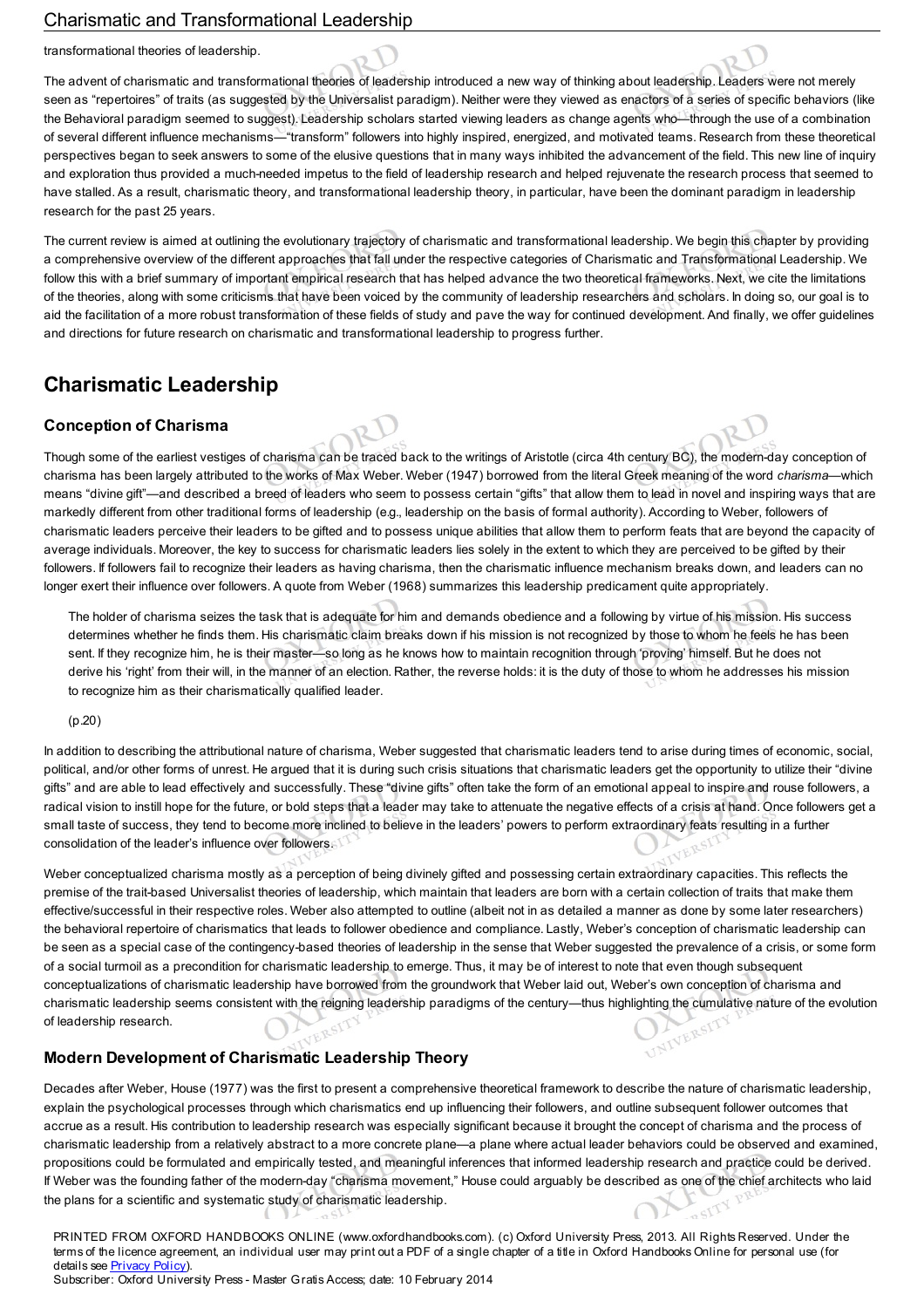According to House [\(1977\)](#page-13-5), the key to successful relationships between charismatic leaders and their followers is the ability of leaders to inspire and emotionally arouse their followers. Successful charismatics are able to energize their followers by championing an appealing and potentially radical vision for the future. Followers of charismatic leaders often end up developing strong emotional bonds with their leaders, which serve as a foundation for their willingness to be compliant and committed to their leaders' agendas. The perception of leader charisma leads to a belief that charismatic leaders are blessed with extraordinary strengths that are likely to lead to a realization of the radical vision articulated by leaders. Moreover, given that charismatic leadership is more likely to emerge in times of acute crises and/or contexts characterized by distress, the presence of a leader with extraordinary abilities serves as a source of reassurance and hope, which further strengthens the influence that charismatic leaders tend to exert on their followers.

[House's](#page-13-5) (1977) theory of charismatic leadership was further developed by Shamir and colleagues [\(Shamir,](#page-14-4) House, & Arthur, 1993) to include a more elaborate articulation of the behaviors of charismatic leaders, the mediating processes through which charismatic leaders motivate and influence followers, and the outcomes that follow as a result of leaders' influence. According to this self-concept-based theory of charismatic leadership, "charismatic leaders achieve transformational effects through implicating the self-concept of followers" (p. 584). They "increase the intrinsic value of efforts and goals by linking them to valued aspects of the follower's self-concept, thus harnessing the motivational forces of self-expression, selfconsistency, self-esteem, and self-worth" (p. 584). Through the use of positive evaluations and by communicating higher performance expectations to their followers, charismatic leaders express confidence in their followers' abilities to meet those higher performance expectations and end up elevating the self-efficacy and collective efficacy of their followers. Additionally, their messages to their followers often consist of references to values, morals, and ideals, and this creates a sense of a higher purpose that followers associate with their own roles and actions.

Shamir and colleagues also outlined other mediating processes that contribute to charismatic leaders' influence over their followers. Charismatic leaders use social identification, personal identification, and value internalization as sources of influence over followers. Followers of charismatic leaders define themselves in terms of the social category in which they are embedded (e.g., their group or their organization). They take pride in being a part of that social category and perceive their membership in that category to be an important part of their social identity. This high level of social identification often leads to followers going out of their way with regard to their duties, roles, and functions, and performing at levels that are often above and beyond those of average expectations.

Followers of charismatic leaders often identify personally with their leaders. Due to the perception that charismatic leaders possess "extraordinary" qualities, followers oftentimes make an attempt to be like the leader whom they admire and emulate the leader psychologically as well as behaviorally. Psychologically, they may subscribe to the same value systems, morals, and ideals that their leader is known to embody; and behaviorally, followers may end up enacting the same leadership behaviors that they observe their leader performing. Like social identification, personal identification also moves followers to go above and beyond their call of duty.

Finally, Shamir and colleagues described internalization as one more mechanism that is responsible for the influence that charismatic leaders exert on their followers. Internalization "refers to the incorporation of values within the self as guiding principles" (p. 586). When charismatic leaders use ideological explanations to communicate their vision to followers, they portray their vision as noble, heroic, and having high moral standards. When followers internalize the values, ideals, and goals inherent in their leaders' vision, those values, ideals, and goals become part of the followers themselves. They "come to view their work role as inseparably linked to their self-concept and self-worth" and "carry out the role because it is a part of their essential nature and destiny" (Yukl, [2006](#page-15-6), p. 253).

In addition to describing leader behaviors and mediating influence processes associated with charismatic leadership, Shamir and colleagues also outlined the organizational conditions under which charismatic leadership is more likely to emerge and be effective. According to the self-concept theory of charismatic leadership, charismatic leaders are most effective when their espoused vision is congruent with the values, ideals, and identities of their followers. Such congruence allows charismatic leaders to generate higher levels of social and personal identification as well as value internalization. Charismatic leaders do not have to work extra to convince or persuade their followers to adopt new value systems, and they are able to use their charisma to elicit follower outcomes such as commitment to the leader, commitment to the leadership mission and vision, self-sacrificial behaviors, and performance beyond expectations.

### **Charismatic Leadership—An Attributional Perspective**

Building on the theoretical groundwork established by Weber, House, Shamir, and others, Conger and [Kanungo](#page-12-0) (1987, [1998](#page-12-1)) proposed an alternative theory that highlighted the attributional nature of charismatic leadership. According to this conception, the phenomenon of leader charisma was described as a function of the attributional processes that followers utilize to ascribe charismatic qualities to their leaders. Although there are several similarities between the conception and function of charisma between this new attributional perspective and the previous self-concept-based perspective, there were significant deviations as well, which makes this theory a significant step forward in the evolution of theories of charismatic leadership.

According to Conger and [Kanungo](#page-12-0) (1987, [1998](#page-12-1)), the source of leader charisma lies in the attributions that followers make about their leaders. In essence, it reflects the adage, "charisma lies in the eye of the beholder." The attribution of charismatic qualities to a leader depends on how the leader behaves, the perceptions of the leader's competence and ability to handle problems and difficult situations, and the characteristics of the context/situation that the leader-followers are embedded in. The right mix of the three ingredients leads to followers attributing charismatic qualities to the leader, which marks the beginning of the influence process of charismatic leaders.

Conger and [Kanungo](#page-12-0) (1987, [1998](#page-12-1)) outlined several traits and behaviors of leaders that cause followers to make charismatic attributions. Foremost among them is the portrayal of confidence by the leader. Leaders are seen as more charismatic when they exhibit a sense of self-efficacy in their beliefs and actions. When followers see their leaders taking decisive steps toward the attainment of collective goals, and acting confidently to overcome persistent problems/hurdles, they are more likely to believe that their leaders have the "divine gift," and tend to make attributions of

PRINTED FROM OXFORD HANDBOOKS ONLINE (www.oxfordhandbooks.com). (c) Oxford University Press, 2013. All Rights Reserved. Under the terms of the licence agreement, an individual user may print out a PDF of a single chapter of a title in Oxford Handbooks Online for personal use (for details see [Privacy](http://www.oxfordhandbooks.com/page/privacy-policy/privacy-policy-and-legal-notice;jsessionid=6A5D18338CC47F8B88A926DE7A529563) Policy).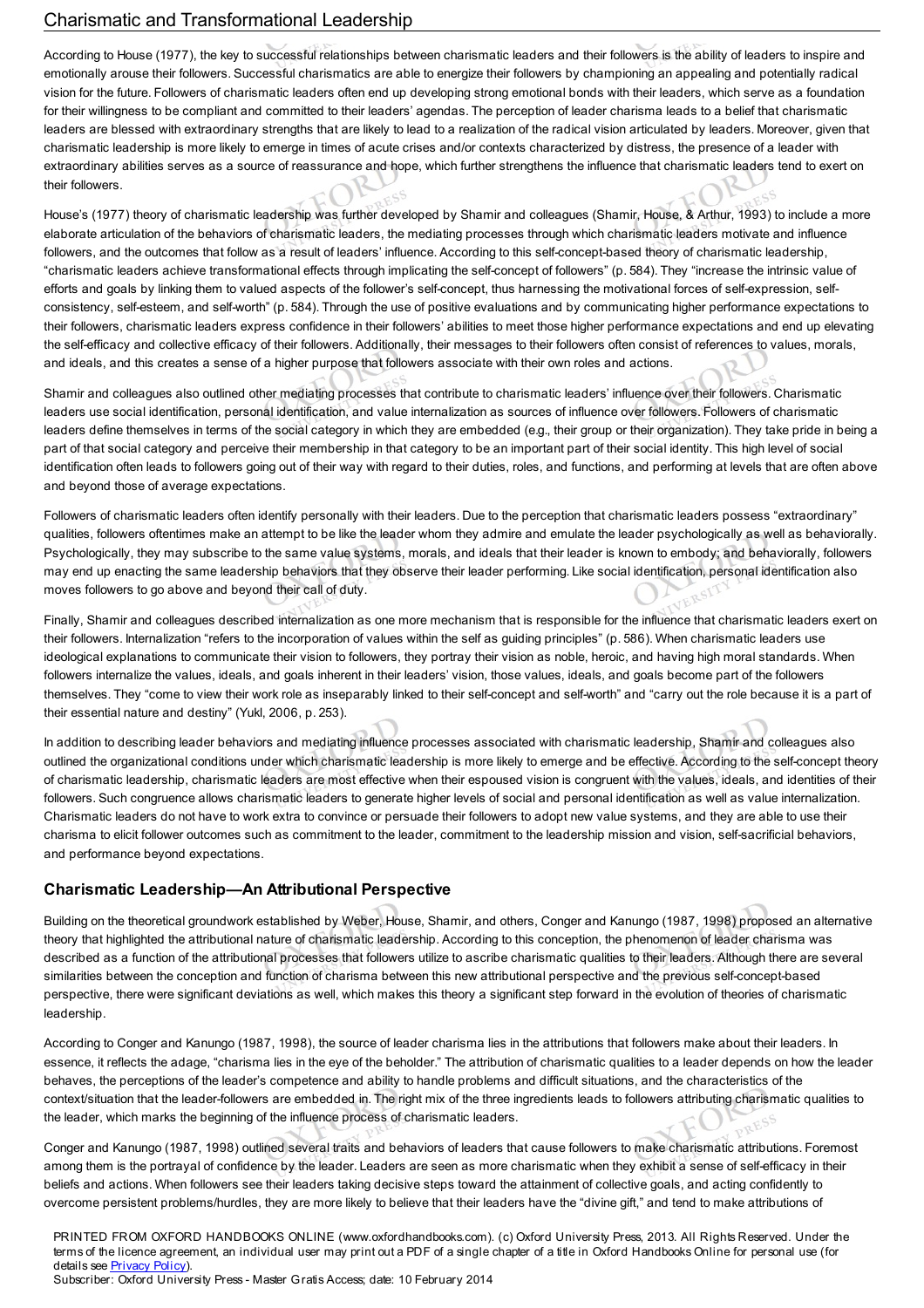#### charisma.

Followers also tend to attribute charisma to leaders who espouse radical and ideological visions that are distinct from the status quo. The fortitude and courage that is displayed in communicating a vision that serves to challenge the status quo leads to perceptions of leader boldness and decisiveness, both seductive attributes in their own right. When followers realize and understand the positive outcomes associated with the radical vision, they are compelled to make charismatic attributions; for without the leader's foresight, the path to success would not have been possible. One caveat, however, is that if the espoused vision is perceived to be too radical or too much of a deviation from what seems possible, the leader runs the risk of being perceived as incompetent or outlandish.

Another quality that adds to the charismatic image of leaders is the ability to use emotional appeals in a strategic manner to stir and inspire followers. Through the use of symbols, slogans, and other similar means, successful charismatic leaders inject a jolt of inspiration into the thoughts and lives of their followers. They offer their followers a new purpose and meaning, and inspire them to strive hard to attain their radical vision by denouncing the status quo in favor of a better collective future. Such influx of inspiration often leads to attributions of charisma. Additionally, by acting in unconventional ways to achieve their vision and collective goals, charismatic leaders communicate a willingness to deviate from the norm for the sake of the collective good. For instance, a leader who is seen making self-sacrifices and taking personal risks for the benefit of the collective is often revered and enjoys the kind of influence and respect that is seldom afforded to noncharismatic leaders. Moreover, by conveying a sense of selflessness and making personal sacrifices for the sake of the collective, a charismatic leader manages to earn followers' trust—a very critical and influential variable in the leaderfollower relationship. Followers who trust their leaders are more likely to make self-sacrifices themselves, and go above and beyond the call of duty for the attainment of the leader's vision, mission, and goals. Such behavior invites attributions of charisma and further strengthens the charismatic appeal of leaders.

The attributional theory of charismatic leadership also offered a description of the mediating influence processes through which charismatic leaders have an impact on their followers. While social identification and internalization seem to be the two key influence processes associated with the selfconcept theory of charismatic leadership proposed by House and colleagues, the attribution theory of charismatic leaders views the process from a slightly different lens, in that it suggests personal identification with the leader as one of the key influence processes in the leader-follower relationship. According to [Conger](#page-12-2) (1989), because followers perceive their leaders to possess extraordinary qualities, they tend to idolize them and are likely to imitate them. To be like the leader becomes a supplementary goal, and followers yearn for approval from their admired leaders. Praise and recognition from leaders have a significant impact on followers, and they seem willing to walk the extra mile in order to earn the coveted attention from their idols. Moreover, this desire to please the leader tends to act as a driving force that motivates followers to continue on the path that has been laid out in front of them.

In addition to personal identification, [Conger](#page-12-2) (1989) also described internalization as one of the mediating influence processes associated with charismatic leadership. As mentioned earlier, if a vision is perceived to be too radical or unrealistic, then leaders run the risk of being labeled incompetent or outlandish. Thus, for successful leader influence to materialize, followers' internalization of the goals, values, ideals, and vision espoused by the leader becomes an imperative. Followers who internalize leaders' beliefs, values, and agenda are more likely to invest their psychological, physical, social, and other resources into the attainment of the leader's vision. Successful charismatics—through the use of their unusual gifts—are able to persuade, convince, and/or cajole their followers into buying into the collective agenda. ORE!

From a contextual perspective, the attribution theory of charismatic leadership is distinct from the self-concept theory of charismatic leadership in the sense that the prevalence of a crisis is not deemed to be a necessary precondition for the emergence of charismatic leadership. Whereas House and colleagues considered crises to be a relatively necessary condition for charismatic leadership to emerge, Conger and [Kanungo](#page-12-1) (1998) proposed that charismatic leadership can emerge even in the absence of a crisis. They suggested that leaders often are motivated to create a discord with the status quo and use that as a foundation to further their visionary ideas for a better future. Reframing the situation as a crisis (when in fact it might not qualify as one) and presenting unconventional ways to overcome it was not considered to be beyond the behavioral repertoire of charismatic leaders according to the attributional theory of charismatic leadership.

### **Competing Conceptions of Charisma**

In addition to the two theoretical frameworks proposed by Shamir and [colleagues](#page-14-4) (1993) and Conger and [Kanungo](#page-12-1) (1998), the period between 1976 and 2000 saw several alternative perspectives and conceptualizations of charisma and charismatic leadership. A majority of those perspectives were instituted with the objective of filling the gaps in the explanatory and predictive potential of existing frameworks. Their addition to the domain of research on charismatic leadership served two main purposes. First, by perpetuating theorizing and research efforts in the field, they made the domain of charismatic leadership popular among emerging leadership researchers and scholars as well as practitioners, thus facilitating a more thorough examination of leadership, in general, and charismatic leadership, in particular. Second, it fueled research designed to empirically test these theoretical frameworks, and explore this new paradigm further.

Kets de Vries [\(1988\)](#page-13-6) and [Lindholm](#page-14-5) (1988) utilized a Freudian lens and looked at charisma from a psychoanalytic perspective. They sought to explain the reasons behind followers' personal identification with their leaders and the subsequent effect that it has on followers. According to this perspective, followers can derive a sense of empowerment and positive energy by merging their identity with that of the charismatic leader whom they admire and cherish. Through the process of transference (i.e., unconscious redirection of feelings from one person to another), followers often seek to compensate for fractured self-identities, inchoate value systems and morals, and unfulfilled needs/desires by identifying with a charismatic leader who is seen as a walking example of what they seem to want or lack. They derive a sense of vicarious fulfillment of their needs and desires by associating with their leader, and the leader often becomes a source of continual motivation and inspiration. This view of how followers come to identify and "worship" charismatic leaders sheds light on the influence processes associated with cult leadership and leaders with compromised moral standards who nevertheless are able to command strong support and devotion from their followers.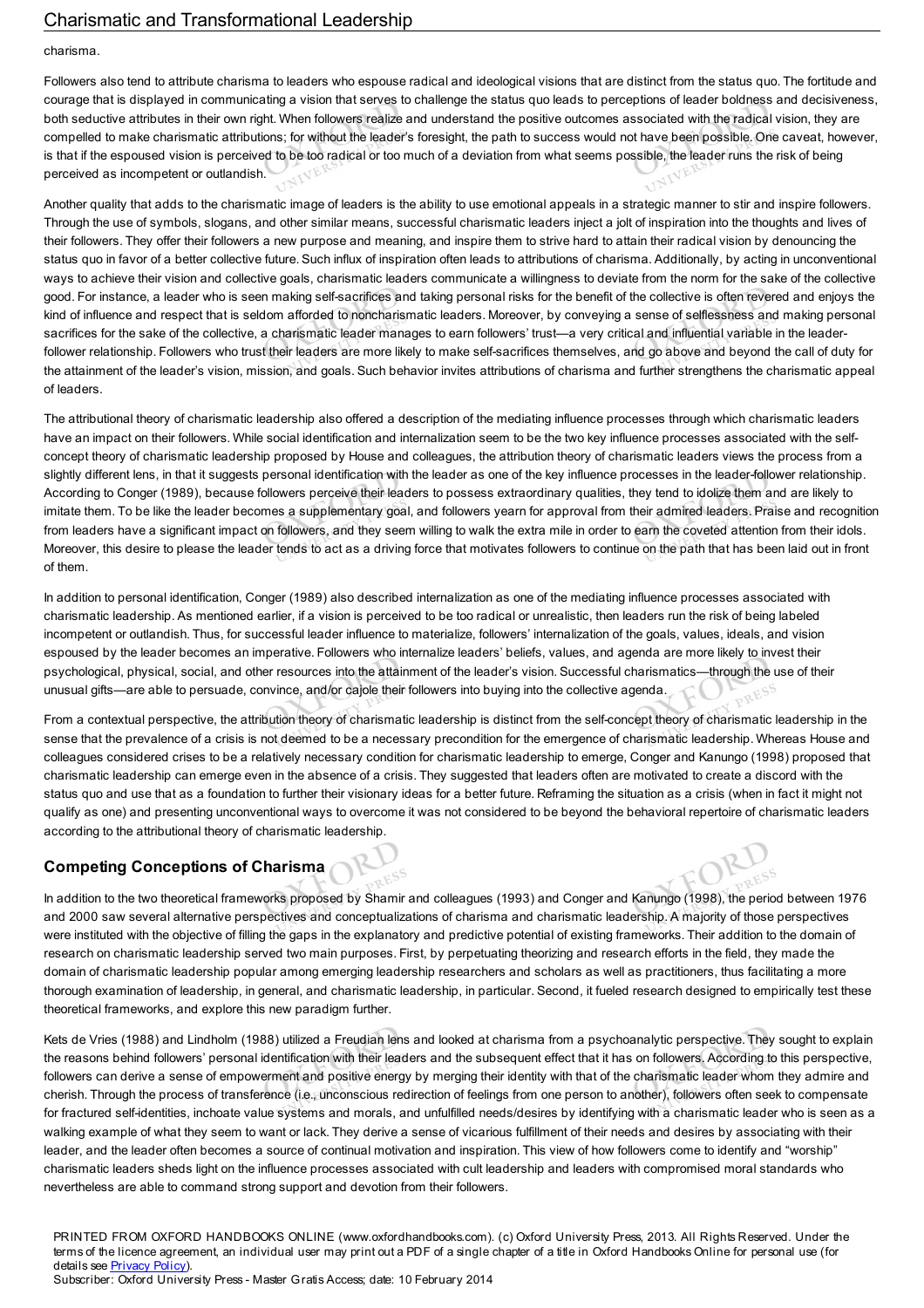Around this same time, Riggio and colleagues [\(Friedman,](#page-13-7) Riggio, & Casella, 1988; [Riggio,](#page-14-6) 1987) argued that the charismatic qualities that cause a leader to be labeled "charismatic" were highly developed interpersonal and social skills, particularly skills in emotional and nonverbal communication (e.g., "emotional expressiveness"; [Riggio,](#page-14-7) 1998). Emphasis was placed on the emotional contagion processes between charismatic leaders and followers, a topic of research that has continued up to the present time [\(Bono](#page-12-3) & Ilies, 2006; [Johnson,](#page-13-8) 2009).

In an attempt to explain why certain followers make attributions of charisma toward leaders with whom they have never had close contact or personal interactions, Meindl (1990) proposed an alternate conceptualization of the process by which attributions of charisma emerge and are perpetuated among followers. Dubbing the process as "social contagion," Meindl (1990) suggested that followers often look for means or reasons to act on their desires to fight for a just or righteous cause that would allow them the opportunity to make self-sacrifices for the greater good. Such desires are often in a state of repression due to inhibiting social norms and/or conflicting social identities. However, when a leader (especially in the context of a crisis) challenges existing social norms and behaves in unconventional ways, he or she sparks a chain reaction or a "social contagion" that provides followers with an outlet to vent their repressed desires and emotions and allows them to pursue a just and righteous cause. Followers try to imitate the unconventional behavior displayed by their leader and indulge in activities that support and further their newly realized purpose. To understand, justify, and rationalize this change, followers often tend to attribute charisma to their leader, and such attributions often become exaggerated as they channel across multitudes of followers.

To distinguish between a charismatic relationship in which leaders are in close contact with their followers and one in which leaders are physically distant from their followers, [Shamir](#page-14-8) (1995) and Yagil (1998) conducted exploratory studies to determine how followers make attributions of charisma when they are in close contact with their leaders and when they are distant from them. [Shamir](#page-14-8) (1995) found that attributions of charisma for distant leaders stem from the achievements that the leader is known for; and attributions of charisma for close leaders originate on the basis of leader identification, the leader's interpersonal skills, and the leader's ability to motivate and inspire followers. These were interesting results and helped to uncover an interesting dynamic associated with how charisma works across different situations and contexts. However, subsequent studies did not fully support these results, which left the door open for future studies to address the topics of charisma and leader distance.

Several [organizational](#page-13-9) researchers and leadership scholars (e.g., Bass & [Steidlmeier,](#page-12-4) 1999; [Conger,](#page-12-2) 1989; Conger & [Kanungo,](#page-12-1) 1998; Hogan, Raskin, & Fazzini, 1990; House & [Howell,](#page-13-10) 1992; Mumford, Gessner, Connelly, [O'Connor,](#page-14-9) & Clifton, 1993) suggested the existence of a negative aspect to the influence of charisma and charismatic leadership. Referring to it as "the dark side of charisma," it was proposed that because followers are in awe of their "gifted" leaders, they might be less likely to speak up against the ideas and the propositions of their leader, and refrain from offering criticism regarding certain actions or practices. The "awe" might result in a perception that their leader is infallible and can potentially create a context that is divorced from objective reality. Given that charismatic leaders often challenge the status quo and partake in risky decisions, a less-than-optimal strategy to see their radical vision to fruition may result in serious failures and/or catastrophic and irrecoverable losses; and this does not augur well for any leadership situation. Moreover, such failures can potentially result in forces of opposition that may work toward removing the charismatic leader from his/her leadership position.

House and Howell [\(1992\)](#page-13-10) offered a distinction between two different kinds of charismatic leaders, viz., personalized charismatic leaders and socialized charismatic leaders. Personalized charismatic leaders were described as self-aggrandizing, non-egalitarian, and exploitative leaders whose primary goal is to act in the interest of their own selves. Socialized charismatic leaders, on the other hand, were described as collectively oriented, egalitarian, and nonexploitative and whose primary goal is to act in the interest of others. Furthermore, personality traits such as need for power, authoritarianism, Machiavellianism, locus of control, etc., were the moderating factors that contributed to the distinction between personalized and socialized charismatic leaders.

Charismatic leadership, thus, is not without its own set of pitfalls, and efforts to further understand this "dark side of charisma" should continue if we are to acquire a better understanding of the overall process of leadership, both "positive" and productive, and "negative" and (potentially) destructive.

### **Charismatic Leadership—Brief Summary of Empirical Research**

The different theoretical frameworks and conceptualizations of charismatic leadership have received varying degrees of empirical support over the years—some more so than others. Leadership researchers and organizational scholars have conducted numerous laboratory and field studies to test the propositions associated with the multiple conceptions of charisma and those of charismatic leadership. In the following section, we organize empirical research in this field into four main categories: (1) empirical research validating the relationships between charismatic leadership and common follower/organizational outcomes, (2) empirical research exploring and validating the factors that aid or impede perceptions/attributions of leader charisma, (3) empirical research validating and/or supporting the mediating mechanisms associated with the influence of charismatic leaders, and (4) research outlining other factors that exert an impact on perceptions/attributions of leader charisma. Additionally, it needs to be noted that the following section is more a summary of empirical research on charismatic leadership than a comprehensive overview, and space limitations prohibit us from listing all the studies that have contributed toward the validation and establishment of research on charismatic leadership.

**Charismatic leadership and follower/organizational outcomes.** Howell and Frost [\(1989\)](#page-13-11) found that charismatic leadership was associated with high task performance, task adjustment, and adjustment to leader and group. Additionally, group productivity norms (i.e., high and low group productivity norms) did not have an impact on the relationship between charismatic leadership and the [above-mentioned](#page-13-12) outcomes. Kirkpatrick and Locke (1996) examined the effects of visioning, highly expressive communication style, and providing advice to followers and found that visioning was associated with followers' perceptions of their task as more interesting, challenging, and important. Additionally, leader visioning led followers to set higher performance goals, display higher trust in the leader, and perceive the leader to be more charismatic, inspirational, and intellectually stimulating. In an attempt to explore the effects of charismatic leadership on negative [organizational](#page-13-13) outcomes such as workplace aggression, Hepworth and Towler (2004) explored the relationship of charismatic leadership and workplace aggression and found that the effect of charismatic leadership on workplace aggression was small but significant. In a similar effort, Brown and [Trevino](#page-12-5) (2006) investigated the relationship between socialized charismatic leadership and deviance in work groups and found that work groups managed by socialized charismatic leaders (i.e., charismatic leaders

PRINTED FROM OXFORD HANDBOOKS ONLINE (www.oxfordhandbooks.com). (c) Oxford University Press, 2013. All Rights Reserved. Under the terms of the licence agreement, an individual user may print out a PDF of a single chapter of a title in Oxford Handbooks Online for personal use (for details see [Privacy](http://www.oxfordhandbooks.com/page/privacy-policy/privacy-policy-and-legal-notice;jsessionid=6A5D18338CC47F8B88A926DE7A529563) Policy).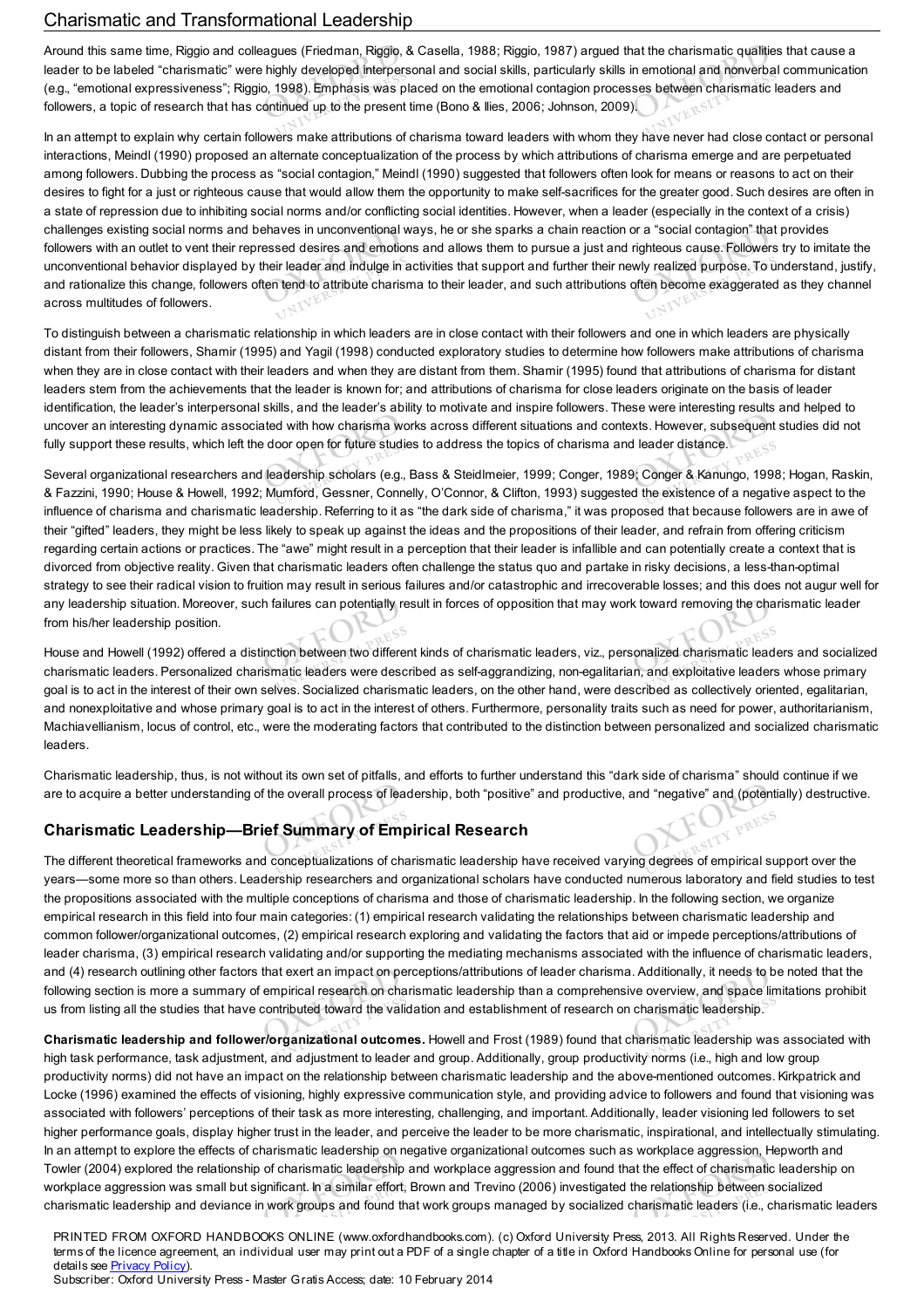who motivate followers to achieve collective organizational goals without regard to their personal needs or agendas) exhibited less workplace deviance.

Cicero and Pierro [\(2007\)](#page-12-6) found that charismatic leadership was positively related to work effort, job involvement, job satisfaction, performance, and negatively related to turnover intention. Erez, Misangyi, Johnson, LePine, and [Halverson](#page-12-7) (2008) reported leader charisma to be positively related to followers' positive affect and negatively related to followers' negative affect. De Hoogh and Den [Hartog](#page-12-8) (2009) found that charisma was associated with lower burnout, and that relationship was especially salient for individuals who were low in internal locus of control. Michaelis and [Stegmaier](#page-14-10) (2009) found that charismatic leadership was positively related to innovation implementation behavior. Rowold and [Laukamp](#page-14-11) (2009) found that charismatic leadership was negatively related to follower absenteeism and was positively related to follower training and development activity. Additionally, charismatic leadership was reported to be positively associated with profit, thus confirming the hypothesis that charismatic leadership might be related to objective and organizationally relevant indicators. Such (and other) research efforts helped corroborate the theoretical propositions of several charismatic leadership models and paved the way for a better understanding of the impact that charismatic leadership has on follower and organizational outcomes.

**Research identifying/validating precursors of charismatic perceptions/attributions.** In addition to examining the relationship between charismatic leadership and several individual/group level outcomes, several researchers explored the factors that are responsible for followers perceiving leaders as charismatic and attributing charisma to them. In one of the first attempts at understanding the effects of leaders' vision content, delivery, and organizational performance on perceptions of leader charisma and effectiveness, [Awamleh](#page-11-1) and Gardner (1999) conducted an experiment and found that strength of delivery played a key role in determining whether a leader was perceived as charismatic and effective. Choi and Mai-Dalton (1999) conducted two studies to explore the impact of [self-sacrificial](#page-12-9) behaviors on attributions of leader charisma and found that followers tend to attribute charisma to leaders who exhibit self-sacrificial behaviors. Additionally, they found that followers of self-sacrificial leaders intend to reciprocate such leader behaviors, and these effects are stronger when leaders are perceived to be competent. House, Spangler, and Woycke (1991) conducted a comparative study on charismatic leadership of U.S. presidents and found that presidents with a socialized power orientation (i.e., concern with others' welfare instead of their own) exhibited more behaviors that were characteristic of charismatic leadership. Additionally, such presidents were more likely to be perceived as charismatic, and their performance was rated higher than those of noncharismatic presidents. [Halverson,](#page-13-14) Murphy, and Riggio (2004) examined the effects of evaluation stress and situational crisis on ratings of charismatic leadership and found that perceptions of leader charisma were more likely when the context was characterized by stress.

In an attempt to explore whether individuals could be taught how to be more charismatic, Antonakis, Fenley, and Liechti (2011) tested the efficacy of a theoretically designed intervention aimed at making "individuals appear more charismatic to independent observers." Using a field and lab study, the researchers manipulated individuals' charisma ad measured its impact on observer perceptions of charisma. They found that charisma training led to an increase in perceptions of charisma, leader prototypicality, and leader emergence (i.e., trained individuals were perceived as more prototypical leaders and more leader like). These are only but a few studies that have identified the precursors or antecedents of charismatic attributions/perceptions, and research on charismatic leadership continues to grow.

**Research on mediating processes associated with charismatic leadership.** Several researchers have contributed to the body of research on charismatic leadership by identifying the mediating processes through which charismatic leadership influences [follower/organizational](#page-12-7) outcomes. Erez et al. (2008) reported that the relationships between leader charisma and followers' positive and negative affect were mediated by leaders' positive affect, positive expression, and aroused behavior. [Cicero](#page-12-6) and Pierro (2007) found that the relationships between charismatic leadership and work effort, job involvement, job satisfaction, [performance,](#page-14-10) and turnover intention were mediated by follower work-group identification. Michaelis and Stegmaier (2009) found that the relationship between charismatic leadership and innovation implementation behavior was mediated by followers' affective commitment to change.

**Other factors impacting perceptions of charisma.** [Groves](#page-13-15) (2005) examined the role of gender in attributions of charisma and found that female leaders were perceived to be higher on social and emotional skills as well as on followers' ratings of charismatic leadership. Den Hartog, House, Hanges, Ruiz-Quintanilla, and Dorfman (1999) explored leader attributes reflecting charismatic (and [transformational\)](#page-12-10) leadership across 62 cultures around the world and found that leader attributes such as motive arouser, foresight, encouraging, communicative, trustworthy, dynamic, positive, confidence builder, and motivational were universally endorsed. This seems to suggest that although the vast majority of theoretical frameworks and conceptualizations of charismatic leadership are products of Western cultures, their relevance, pertinence, and applicability tends to cross-cultural barriers and might not be limited to Western cultures. In a related study, Van De Vliert [\(2006\)](#page-15-7) conducted secondary analysis of managerial survey data from 61 countries and found that charismatic organizational leadership is endorsed more in countries with higher income and more demanding climates.

Thus, it is evident that the theoretical framework of charismatic leadership has received ample empirical support from numerous research efforts and as the number of studies to test the various propositions and mechanisms associated with charismatic leadership continues to grow, so does our understanding of the antecedents, mediators, and outcomes associated with this branch of leadership.

### **Criticism and Limitations of Charismatic Leadership Theory**

The accumulation of theoretical and empirical research on charismatic leadership was met with several criticisms by numerous leadership scholars. Turner [\(1993\)](#page-15-8) argued that the secular view of charisma that was introduced by [Weber](#page-15-4) (1947) was unable to explain how leaders impact followers' expectations and internalization of attitude and behavioral changes. Beyer [\(1999\)](#page-12-11) and House [\(1999\)](#page-13-16) argued that a majority of the emphasis of charismatic leadership is skewed toward an examination of the influence of charismatic leaders on individual followers and fails to account for the influence that charismatic leaders may have on groups, teams, and organizations.

Yukl [\(1999\)](#page-15-9) cited concerns regarding the ambiguity associated with the multiple conceptions and definitions of charisma. According to him, the

PRINTED FROM OXFORD HANDBOOKS ONLINE (www.oxfordhandbooks.com). (c) Oxford University Press, 2013. All Rights Reserved. Under the terms of the licence agreement, an individual user may print out a PDF of a single chapter of a title in Oxford Handbooks Online for personal use (for details see [Privacy](http://www.oxfordhandbooks.com/page/privacy-policy/privacy-policy-and-legal-notice;jsessionid=6A5D18338CC47F8B88A926DE7A529563) Policy).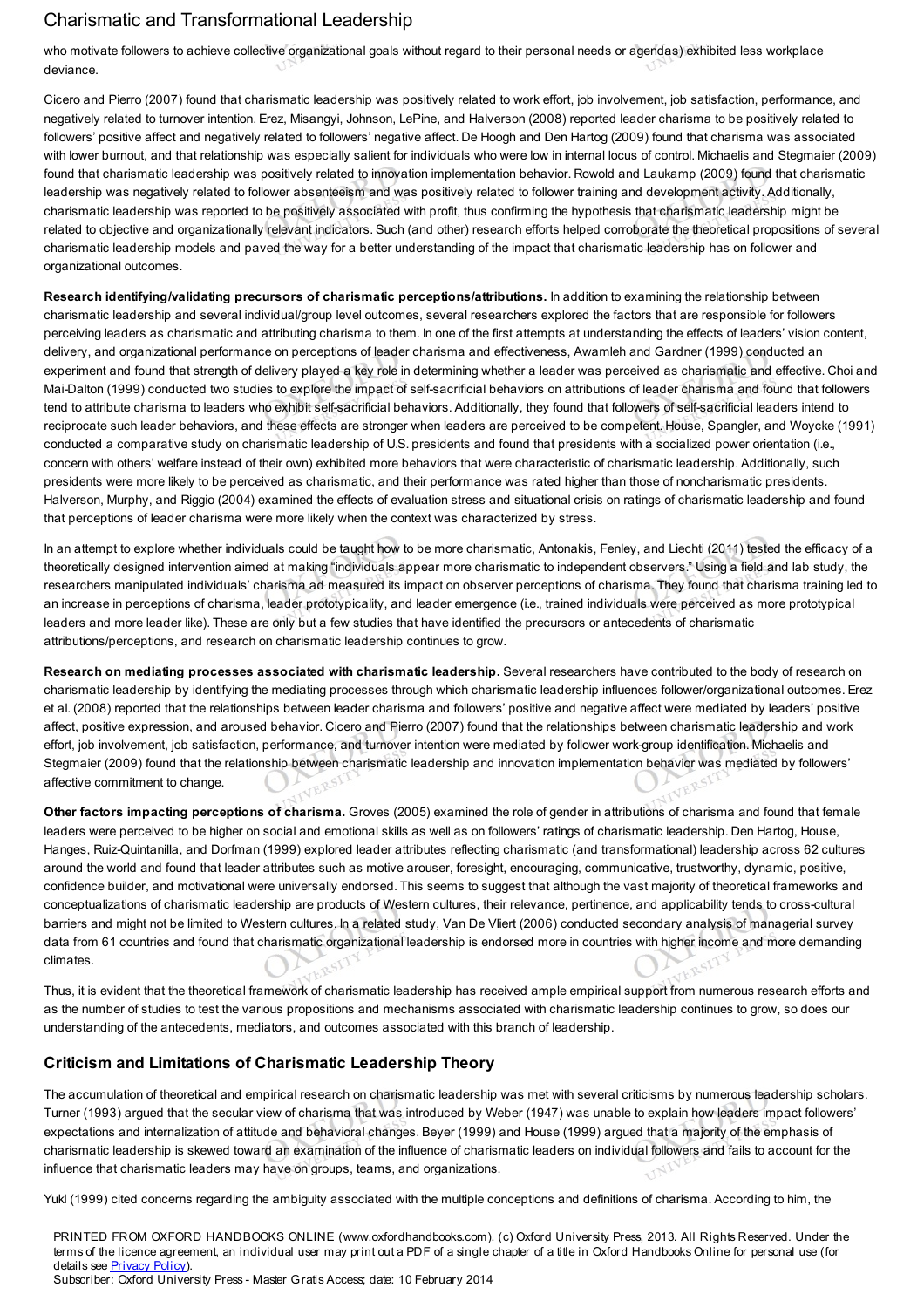differences between the leading construct definitions of charisma (viz., Conger & [Kanungo's](#page-13-17) (1988, [1998](#page-12-1)) attributional view of charisma and House (1977) and [Shamir](#page-14-4) et al.'s (1993) behavioral and follower [influence-oriented](#page-13-5) view of charisma) created a "need for more clarity and consistency in how the term charismatic is defined and used" (p. 294).

Yukl [\(1999\)](#page-15-9) also cited concerns with the ambiguity associated with the underlying influence processes in charismatic leadership. While the attributional theory of charismatic leadership (Conger & [Kanungo,](#page-12-0) 1987, [1998](#page-12-1)) described personal identification and internalization as the primary influence processes of charismatic leaders, the self-concept theory of leadership ([House,](#page-13-5) 1977; [Shamir](#page-14-4) et al., 1993) identified internalization and collective identification as the key influence processes. This is a cause for concern because the identification of dominant influence processes in leader-follower relationships is critical for understanding and predicting leadership effectiveness [\(Howell,](#page-13-17) 1988; [Shamir,](#page-14-12) 1991).

Some other concerns with charismatic leadership cited by Yukl [\(1999\)](#page-15-9) were differences in behavioral repertoires associated with different theories of charismatic leadership, confusion regarding necessary conditions for attributions of charisma to surface (e.g., essential characteristics of followers in a charismatic leader-follower relationship, contextual variables such as the presence/absence of uncertainty or crises, etc.), and ambiguity regarding the reasons for the loss of charisma.

Charismatic leadership is not without its own set of limitations. The use of impression management, information restriction, unconventional behavior, and personal risk taking by charismatic leaders leads to the perception that such leaders are extraordinarily competent (Yukl, [2006](#page-15-6)). In the process, they might pay less attention to follower empowerment, appropriate delegation of authority, development of follower skills and self-efficacy, and the development of a strong empowering culture (Yukl, [2006](#page-15-6)). This implies that followers of charismatic leaders are more likely to be dependent on the "extraordinariness" of the charismatic leader and in the event that the leader is absent, followers might be unable to meet the challenges associated with their work task/roles. Thus, charismatic leadership seems to foster an unhealthy dependence on leaders that may lead to undesirable consequences in the long run.

Another limitation of [charismatic](#page-11-0) leadership is that its emergence seems to depend on the existence of certain favorable contextual variables (Bass, 1985; [Shamir](#page-15-10) & Howell, 1999). Although it may not be a necessary condition for charismatic leadership to emerge, the presence of some form of uncertainty or crisis creates a fertile ground for the emergence of charismatic leadership. This implies that the applications of charismatic leadership in everyday life may be of a restrictive nature.

While research on charismatic leadership reemerged in the late 1970s and 1980s to reenergize research on leadership, it was the theory of transformational leadership that led to explosive growth in leadership research. Transformational leadership theory, which incorporated aspects of charisma, but went beyond charisma, captured the attention of students of leadership, and the development of instruments to measure transformational leadership, facilitated scholars' research.

# **Transformational Leadership**

It was in part the criticisms of and limitations to charismatic leadership theories that spurred the development of conceptualizations of transformational leadership. In some ways, transformational leadership theory, as developed by Bass and colleagues [\(Bass,](#page-11-0) 1985, [1998](#page-11-2); Bass & [Avolio,](#page-11-3) 1994), includes the notion of charisma, but goes well beyond in terms of its scope. As a result, transformational leadership has been the most-studied theory of leadership over the past two decades (Bass & [Riggio,](#page-11-4) 2006; Gardner, Lowe, Moss, [Mahoney,](#page-13-0) & Cogliser, 2010).

The origin of transformational leadership theory can be traced to the book, *Leadership*, by political scientist and presidential historian James MacGregor Burns. Burns [\(1978\)](#page-12-12) laid down the foundation for transformational leadership by describing leadership from a transactional and a transformational perspective, the latter of which he labeled "transforming leadership." According to Burns [\(1978\)](#page-12-12), transactional leadership is based on the principle of exchange.

Such leadership occurs when one person takes the initiative in making contact with others for the purpose of exchange of valued things. The exchange could be economic or political or psychological in nature: a swap of goods or of one good for money; a trading of votes between candidate and citizen or between legislators; hospitality to another person in exchange for willingness to listen to one's troubles.<br>(p. 19)

(p. 19)

Transactional leadership does not go beyond the exchange. There is nothing holding the leader and follower together except for the mutual benefits each receives.

Transforming leadership on the other hand is based on the principle of raising the consciousness of followers to a higher moral plane and encouraging them to aspire to high ethical standards. The following paragraph taken from [Burns's](#page-12-12) (1978) *Leadership* summarizes the concept of transforming leadership quite effectively.

Such leadership occurs when one or more persons engage with others in such a way that leaders and followers raise one another to higher levels of motivation and morality. Their purposes, which might have started out as separate but related, as in the case of transactional leadership, become fused … But transforming leadership ultimately becomes moral in that it raises the level of human conduct and ethical aspiration of both leader and led, and thus it has a transforming effect on both."

(p. 20)

By describing leadership along a continuum ranging from "transactional" to "transforming," Burns laid down the foundation for what would be later conceptualized as the Transactional-Transformational model of leadership.

PRINTED FROM OXFORD HANDBOOKS ONLINE (www.oxfordhandbooks.com). (c) Oxford University Press, 2013. All Rights Reserved. Under the terms of the licence agreement, an individual user may print out a PDF of a single chapter of a title in Oxford Handbooks Online for personal use (for details see [Privacy](http://www.oxfordhandbooks.com/page/privacy-policy/privacy-policy-and-legal-notice;jsessionid=6A5D18338CC47F8B88A926DE7A529563) Policy).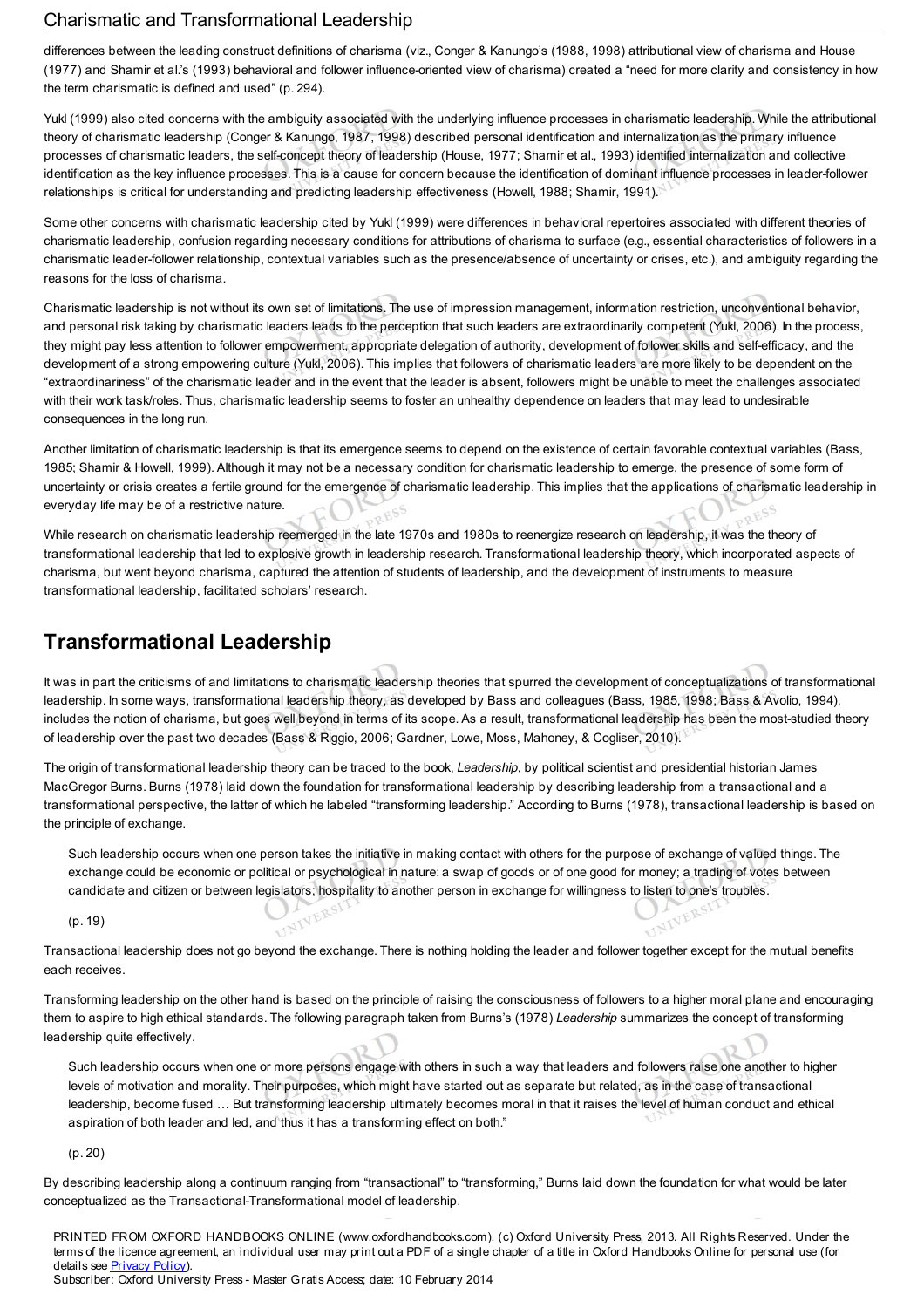The term "transformational leadership" was first introduced by [Downton](#page-12-13) (1973) to describe a model of transactional, charismatic, and inspirational leadership. Bass [\(1985\)](#page-11-0) proposed a different model of transformational leadership in which he further extended the theoretical frameworks earlier proposed by Burns [\(1978\)](#page-12-12) and the charismatic leadership theory of House [\(1977\)](#page-13-5). Central to Bass's model was the concept that different leadership styles and behaviors exist along a continuum. On the one end of the continuum was transformational leadership that consisted of four different factors. Following that was transactional leadership that consisted of two discrete factors, and it was followed by a single factor denoting the absence of leadership, or what Bass labeled "laissez-faire" leadership. Taken together, this continuum became known as the Full Range of Leadership model [\(Avolio](#page-11-5) & Bass, 2002).

The four factors that composed transformational leadership were termed *idealized influence*, *inspirational motivation*, *intellectual stimulation*, and *individualized consideration*. These components of transformational leadership are briefly described in [Table](#page-7-0) 1.

#### <span id="page-7-0"></span>Table 1: The Four Components of Transformational Leadership [\(Bass,](#page-11-2) 1998; Bass & [Riggio,](#page-11-4) 2006)

*Idealized Influence (II)*—is the leader's ability to serve as a positive role model for followers. Transformational leaders convey an ideological vision to their followers and give followers a higher sense of purpose—persuading followers to let go of self-interests for the benefit of collective goals. By setting high moral standards and establishing ethical codes of conduct, such leaders garner respect and trust from followers.

Idealized influence was initially considered a single factor, yet it was later divided into idealized influence-attributed—charisma attributed to leaders from followers—and idealized influence-behavioral, which refers to observable leader behaviors that constitute a leader's charismatic appeal.

*Inspirational Motivation (IM)*—is the ability of transformational leaders to inspire and motivate followers. Leaders communicate high-performance expectations and convey a sense of confidence that followers can meet those expectations.

Taken together, idealized influence and inspirational motivation best represent the notion of a leader's *charisma* (Bass & [Riggio,](#page-11-4) 2006).

*Intellectual Stimulation (IS)*—is the ability to spur innovative and creative thinking through challenging followers to solve problems and think "outside the box." Because transformational leaders encourage followers to approach problems in novel and perhaps unconventional ways, leaders convey to followers that they are trusted and empowered.

*Individualized Consideration (IC)*—is the leader's ability to provide for the needs, and be responsive to, each individual follower. The leader provides support, guidance, and mentorship with the result of improving followers' performance, potential, and leadership capacity.

The four transformational leadership factors, along with the three forms of transactional leadership (labeled Contingent Reward, Active Managementby-Exception, and Passive Management-by-Exception), and Laissez-Faire leadership are all measured by the Multifactor Leadership Questionnaire (MLQ). Perhaps more than any other single element, the MLQ spurred the increase in research on transformational leadership in the 1990s and beyond (see [Antonakis,](#page-11-6) 2012).

Interestingly, there seems to be a significant amount of overlap between the influence processes associated with charismatic leadership and those associated with transformational leadership. Given that transformational leadership had charisma as an integral part of its factor structure, personal and social identification with the leader were common to both theoretical frameworks. Moreover, given that transformational leaders take active efforts to link tasks to followers' value systems and beliefs, followers are likely to perceive their tasks as a part of their own and thus experience the process of internalization. EQUERESS PRESS

#### **Other Models of Transformational Leadership**

[Bennis](#page-12-14) and Nanus (1985) presented a model of transforming leadership that outlined four common strategies used by leaders in transforming organizations. They described transforming leaders as (1) having a clear vision of the future state of their organization, (2) social architects capable of mobilizing followers to accept a new group identity or philosophy for their organizations, (3) creators of trust within their organizations, and (4) leaders capable of using creative deployment of self through positive self-regard.

[Kouzes](#page-14-13) and Posner (1987, [2002](#page-14-14)) interviewed several middle and senior managers and used content analysis to come up with their model of leadership. According to this model, there are five fundamental practices that allow leaders to accomplish extraordinary things. These practices are (1) modeling the way, (2) inspiring a shared vision, (3) challenging the process, (4) enabling others to act, and (5) encouraging the heart. There is a great deal of similarity between these factors and the components of transformational leadership in Bass's model (Bass & [Riggio,](#page-11-4) 2006).

Podsakoff, [MacKenzie,](#page-14-15) Moorman, and Fetter (1990) presented another model of transformational leadership that was conceptually similar to the one presented by Bass [\(1985\)](#page-11-0). It contained six transformational leadership factors that were (1) articulating a vision, (2) providing an appropriate model, (3) fostering the acceptance of group goals, (4) high-performance expectations, (5) providing individualized support, and (6) individualized consideration.

Kouzes and Posner (1988) produced the *Leadership Practices Inventory*, which is widely used in their work in developing leaders, but rarely used as a research tool. [Podsakoff](#page-14-15) et al. (1990) also produced a measure of transformational leadership that has been used in research, but research using the **FORT** MLQ predominates in the literature. ITY PRESS

### **Transformational Leadership—Summary of Empirical Research**

PRINTED FROM OXFORD HANDBOOKS ONLINE (www.oxfordhandbooks.com). (c) Oxford University Press, 2013. All Rights Reserved. Under the terms of the licence agreement, an individual user may print out a PDF of a single chapter of a title in Oxford Handbooks Online for personal use (for details see [Privacy](http://www.oxfordhandbooks.com/page/privacy-policy/privacy-policy-and-legal-notice;jsessionid=6A5D18338CC47F8B88A926DE7A529563) Policy).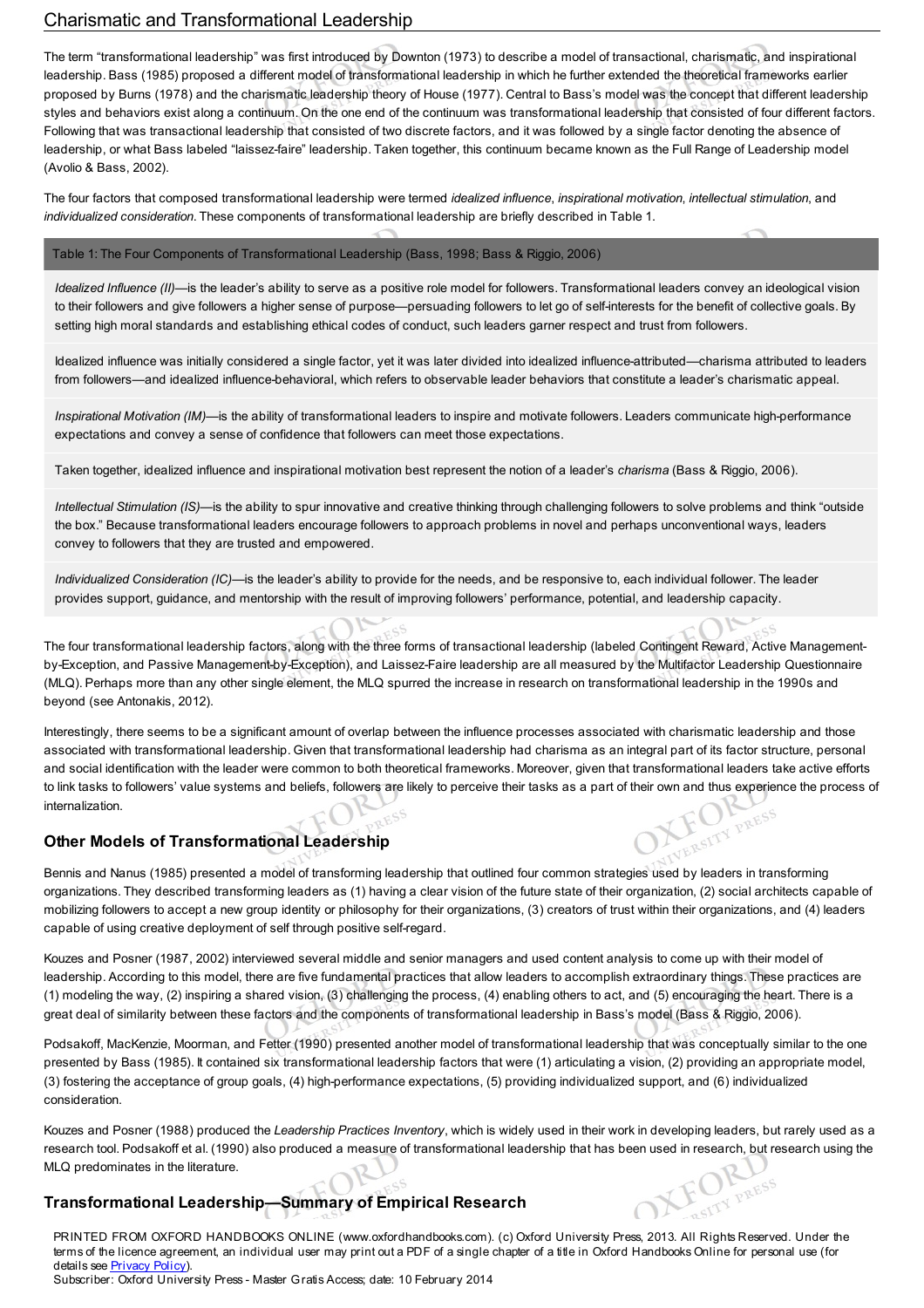The theory of transformational leadership arguably has been the most researched of all leadership theories. Since its conception circa 1980, many researchers have devoted a great deal of effort toward testing and validating the various aspects of this popular theoretical framework. Given that there is quite a bit of overlap between charismatic leadership and transformational leadership (e.g., idealized influence or charisma is an integral element of transformational leadership), much empirical research aimed at testing the propositions of charismatic leadership inadvertently ends up testing some theoretical propositions associated with transformational leadership, and vice versa. While a comprehensive overview of all the research associated with transformational leadership is beyond the scope of this chapter, the following sections outline some of the research findings associated with this theory of leadership.

**Transformational leadership and follower/organizational outcomes.** There has been a great deal of research devoted to exploring the relationships between transformational leadership (usually using the MLQ) and follower, team, and organizational outcomes, that several metaanalyses have been conducted. The results suggest that transformational leadership has had a major impact on key variables such as individual and team performance, satisfaction with the leader, and positive workplace attitudes and behaviors.

Meta-analytic results show that all of the components of transformational leadership (e.g., idealized influence, inspirational motivation, etc.) and total score on the transformational leadership components of the MLQ are associated with higher ratings of unit performance (mean *r*s in the .4–.6 range) and objective measures of positive unit performance (mean *r*s .2–.3). Interestingly, transactional leadership, as represented by the contingent reward scale of the MLQ, has an estimated *r* of .45 with rated performance, but only .07 with objective performance. More recently, Wang, Oh, and Colbert (2011) found that [transformational](#page-15-11) leadership was positively related to individual, team, and organizational level performance. The authors also reported that transformational leadership had an augmentation effect over transactional leadership in predicting individual-level contextual performance and team-level performance. These results suggest, in line with the title of [Bass's](#page-11-0) 1985 book that transformational leadership does indeed lead to "performance beyond expectations." [\(Dumdum,](#page-12-15) Lowe, & Avolio, 2002; Lowe, Kroek, & [Sivasubramaniam,](#page-14-16) 1996).

The effects of transformational leadership on follower attitudes are even stronger, (although this is partly due to common method bias as followers rate their leaders on the MLQ and also complete the attitude measures). Followers of transformational leaders tend to be more satisfied and show stronger organizational commitment than followers of non-transformational leaders [\(DeGroot,](#page-12-16) Kiker, & Cross, 2000; [Dumdum](#page-12-15) et al., 2002). There is also a negative relationship between transformational leadership and turnover intentions (e.g., Martin & [Epitropaki,](#page-14-17) 2001).

In addition to the effects of transformational leadership on employee attitudes and job performance, followers of transformational leaders engage in more organizational citizenship behaviors (i.e., employee behaviors that go beyond the required duties of followers' jobs; Cho & [Dansereau,](#page-12-17) 2010; Podsakoff, [Mackenzie,](#page-14-18) & Bommer, 1996; Purvanova, Bono, & [Dzieweczynski,](#page-14-19) 2006). Transformational leadership also seems to have positive effects on followers' well-being and resistance to stress and burnout. For example, Seltzer, [Numerof,](#page-14-20) and Bass (1989) show that followers of transformational leaders report lower levels of stress and burnout.

An important element of transformational leadership theory is the concept that transformational leaders develop followers' leadership capacity. In other words, followers of transformational leaders should themselves be more effective when put in a leadership role than followers of non-transformational leaders. As a result, there is an expectation that [transformational](#page-12-18) leaders should have a positive developmental impact on followers. Dvir, Eden, Avolio, and Shamir (2002) used a longitudinal randomized field experiment to test the impact of transformational leadership on follower development and performance. They found that leaders receiving transformational leadership training had a more positive impact on direct followers' leader development, as defined by a group of measures including internalized moral values, an orientation toward the collective, and a sense of self-efficacy, than did leaders in the comparison group (which received eclectic leadership training). Moreover, these followers, once in leadership positions, led higher performing groups than did leaders receiving eclectic leadership training. Sosik and colleagues (Sosik & [Godshalk,](#page-15-12) 2000; Sosik, Godshalk, & Yammarino, 2004) have suggested that [transformational](#page-15-13) leaders develop followers through effective mentoring processes, including providing career guidance, enhancing self-esteem/efficacy, and providing networking opportunities.

**Understanding the transformational leadership process.** Much of the process by which transformational leaders affect followers and individual, group, and organizational outcomes has been touched on in our discussion of charismatic leadership given that charisma is a component of transformational leadership. For example, [Shamir,](#page-14-4) et al. (1993) noted how charismatic leaders enhance the self-concept and esteem of followers, and this leads them to greater commitment and performance. It has also been suggested that transformational leaders enhance a collective sense of selfefficacy that facilitates group performance (Hoyt, Murphy, [Halverson,](#page-13-18) & Watson, 2003; Sosik, [Avolio,](#page-15-14) Kahai, & Jung, 1998).

In addition to developing a sense of self-efficacy in followers, transformational leaders also tend to empower followers; and consistent with the intellectual stimulation component, transformational leaders delegate important tasks to challenge followers. This allows followers to "stretch" and grow in their positions, and develop their own leadership potential (Bass & [Riggio,](#page-11-4) 2006).

Another aspect of the dynamics of transformational leadership is that followers tend to identify with the leader and develop a sense of trust in him or her. Pillai, [Schriesheim,](#page-14-21) and Williams (1999) suggest that it is trust in the leader and perceptions of leader fairness that are partially responsible for the positive impact transformational leaders have on followers. [Deluga](#page-12-19) (1995) and [Podsakoff](#page-14-15) et al. (1990) found that trust in the leader mediated the relationship between transformational leadership and follower engagement in organizational citizenship behaviors.

As far as an explanation for the finding that transformational leadership is negatively associated with follower stress and burnout goes, it has been suggested that transformational leaders are able to cognitively reframe potentially stressful situations as challenges (Bass & [Riggio,](#page-11-4) 2006). Through enhancing followers' collective sense of efficacy and motivating them to rise to the challenge, followers are buffered against the negative aspects of difficult and taxing situations. RSI

**Additional research on transformational leadership.** As noted, there has been a huge number of studies and scholarly papers on transformational and charismatic leadership. For example, Wang et al., [\(2011\)](#page-15-11) found 113 separate studies that looked at the relationship between transformational leadership and follower performance. [Antonakis](#page-11-6) (2012) found 200 papers published on charismatic and transformational leadership

PRINTED FROM OXFORD HANDBOOKS ONLINE (www.oxfordhandbooks.com). (c) Oxford University Press, 2013. All Rights Reserved. Under the terms of the licence agreement, an individual user may print out a PDF of a single chapter of a title in Oxford Handbooks Online for personal use (for details see [Privacy](http://www.oxfordhandbooks.com/page/privacy-policy/privacy-policy-and-legal-notice;jsessionid=6A5D18338CC47F8B88A926DE7A529563) Policy).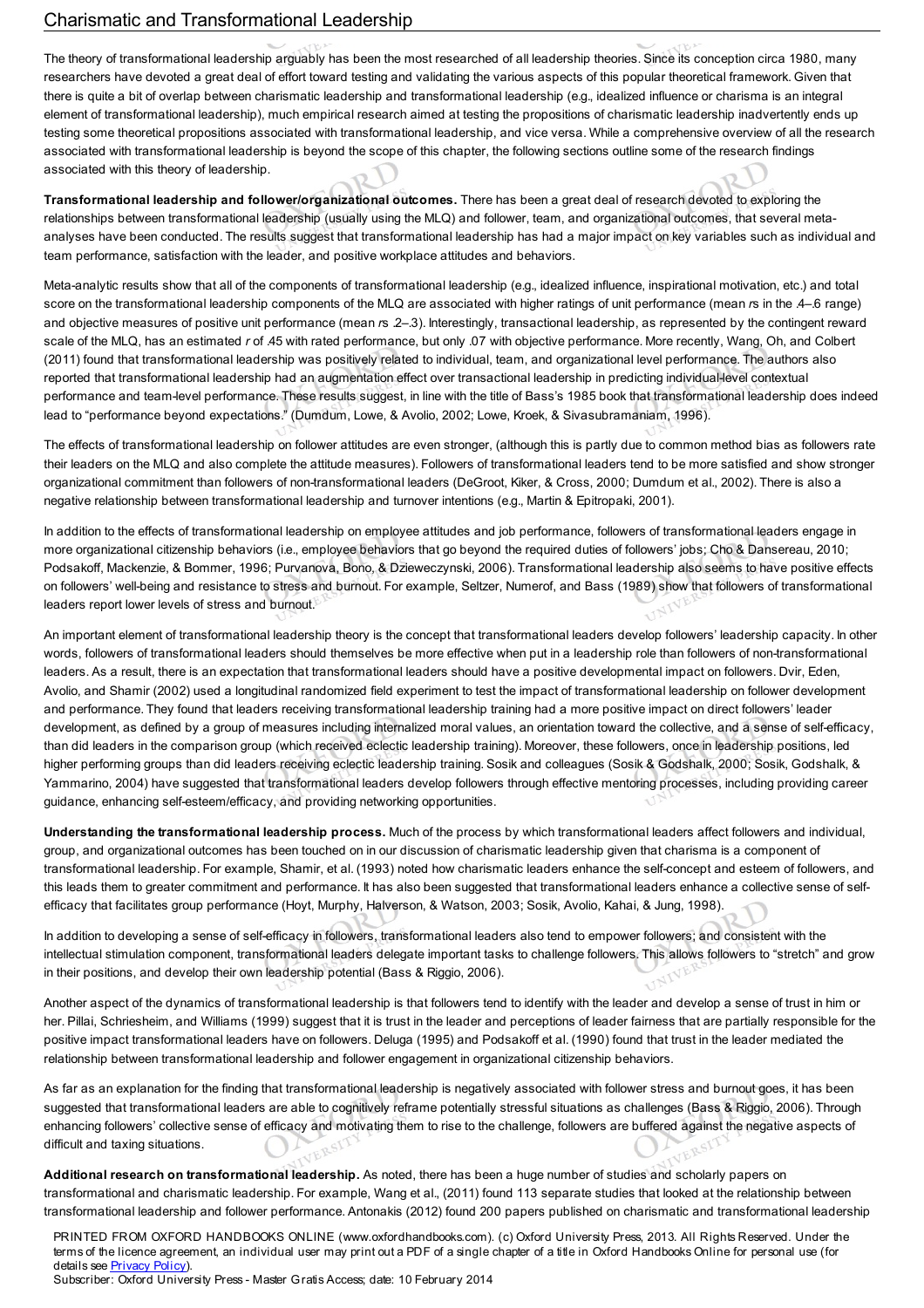in 2009 alone. Therefore, it would be impossible to review all of the categories and subcategories of research and the multitude of variables that have been explored. What follows is a sampling of additional research topics that have been studied.

One area of research has explored the antecedents to transformational leadership, with the greatest emphasis on the relationship between personality and transformational leadership. Bono and Judge (2004) conducted a meta-analysis to determine the nature of the relationship between personality variables and ratings of transformational and transactional leader behaviors and found that the personality variables of extraversion and neuroticism showed a positive and negative association, respectively, particularly with the charisma-related dimensions of transformational leadership (i.e., idealized influence and inspirational motivation). Self-confidence/self-esteem, dominance, openness to experience, and resiliency/hardiness have also been associated with transformational leadership (Bass & [Riggio,](#page-11-4) 2006).

Another important concern is whether transformational leadership theory is U.S.- or Western-centric, or whether it applies to other countries and cultures. Bass [\(1997\)](#page-11-7) suggests that transformational leadership is more or less universal in its applicability across cultures, and the GLOBE studies suggest that charisma (although it may take different forms in different nations and cultures) is universally valued (House et al., 2004).

Another well-researched topic concerns gender differences in transformational leadership. In their meta-analysis, Eagly, [Johannesen-Schmidt,](#page-12-20) and van Engen (2003) explored gender differences across transformational, transactional, and laissez-faire leadership styles and found that female leaders were more transformational, engaged in more contingent reward behaviors, and were less likely to manifest aspects of transactional leadership (viz.<br>active and passive management-by-exception) and laissez-faire leadership t active and passive management-by-exception) and laissez-faire leadership than male leaders.

### **Criticisms and Limitations of Transformational Leadership Theory**

Similar to charismatic leadership, transformational leadership too has its own set of problems and pitfalls, and numerous researchers have voiced their concerns and criticisms about this theoretical framework [\(Antonakis,](#page-11-6) 2012; Antonakis & House, 2002; Yukl, [1999](#page-15-9)). For example, the original concept of transformational/transactional leadership, emanating from Burns [\(1978\)](#page-12-12), suggests that transformational leadership is, in many, or perhaps all, ways, superior to transactional leadership. Yet, evidence suggests that transactional leadership, at least as represented by the Contingent Reward subscale of the MLQ, does a good job of predicting positive group and follower outcomes (Bass & [Riggio,](#page-11-4) 2006). Perhaps a better conceptualization has been suggested (Bass, Avolio, Jung, & [Berson,](#page-11-8) 2003; Bass & [Riggio,](#page-11-4) 2006) that transformational leadership augments the positive effects of transactional leadership.

Another criticism of transformational (as well as of charismatic) leadership is that it tends to be leader-centric and only marginally accounts for the role of followers in the leadership process. House [\(1999\)](#page-13-16) suggested that charismatic/transformational models place too much emphasis on the effects that leaders have on followers while simultaneously neglecting leaders' effects on group and organizational performance. This criticism has been addressed—to a certain extent—since House [\(1999\)](#page-13-16) first voiced his concern, however, much needs to be done to fully understand the macrolevel impact that transformational leadership has on group and organizational level outcomes.

Yukl [\(2006\)](#page-15-6) suggested that "most theories of transformational and charismatic leadership lack sufficient specification of underlying influence processes" (p. 272). For example, the self-concept theory of charismatic leadership seems to lack a detailed description of how the different types of leader influence processes interact and the extent to which they are compatible with each other. Another concern voiced by Yukl [\(2006\)](#page-15-6) is that most of the theories emphasize leadership from a dyadic perspective and neglect to appropriately explain how leaders build high performing teams. In order to overcome this potential problem, Yukl [\(2006\)](#page-15-6) suggested that "the theories could be strengthened by a better explanation of how leaders enhance mutual trust and cooperation, empowerment, collective identification, collective efficacy, and collective learning" (p. 273).

Yet another concern expressed by Yukl [\(2006\)](#page-15-6) is that the theories of charismatic and transformational leadership are unable to appropriately explain the external roles that leaders have to play (e.g., monitoring the environment for opportunities and threats, boundary spanning activities, acting as spokespersons for their organizations, seeking political support, building networks, negotiating, etc.). Such roles are of significant importance for organizational success, and the theories of charismatic and transformational leadership do not offer details regarding leaders' roles and responsibilities in this arena.

Brown and Lord [\(1999\)](#page-12-21) argued that transformational leadership as a field of leadership research tends to exhibit an overdependence on survey and field studies. According to them, more experimental research needs to be done in order to be able to fully understand the underlying mediating processes associated with how transformational leaders influence their followers—and, in turn, their organizations.

Transformational (as well as charismatic) leadership theories have been accused of overemphasizing universal leader attributes that are relevant across all contexts and situation. This "one size fits all" approach to leadership seems to forgo the significance and impact of contextual variables that might play a role in critical leader-follower processes. Accordingly researchers have called for more attention to situational variables in order to determine the extent to which charismatic and transformational leadership will be effective across different situations [\(Beyer,](#page-12-11) 1999; Bryman, 1992). Even though research on the effect of situational factors is emerging (e.g., Antonakis & Atwater, 2002), much more work still needs to be done to accurately decipher the true nature and impact of charismatic and transformational leadership.

Another line of criticism has been leveled at the means for measuring transformational leadership. Criticisms of the MLQ have led to the development of alternative measures (e.g., Alimo-Metcalfe & Alban-Metcalfe, 2001; [Podsakoff,](#page-14-15) et al., 1990), and the factor structure of the MLQ has been criticized. For example, some researchers (e.g. Den Hartog, Van Muijen, & Koopman, 1997; Tejeda, [Scandura,](#page-15-15) & Pillai, 2001; [Tracey](#page-15-16) & Hinkin, 1998) have reported a significant overlap between the four components of transformational leadership, and an inability to replicate the factor structure of the Full Range of Leadership model. However, Antonakis and colleagues ([Antonakis,](#page-11-6) 2012; [Antonakis](#page-11-9) et al., 2003), have suggested that the factor structure of transformational leadership, as measured by the MLQ, does indeed support the four factors outlined above. However, a legitimate criticism is the overreliance on rated, questionnaire measures for assessing transformational leadership, an issue we will discuss in the next section that will deal with future directions needed to increase our understanding of charismatic and transformational leadership.

PRINTED FROM OXFORD HANDBOOKS ONLINE (www.oxfordhandbooks.com). (c) Oxford University Press, 2013. All Rights Reserved. Under the terms of the licence agreement, an individual user may print out a PDF of a single chapter of a title in Oxford Handbooks Online for personal use (for details see [Privacy](http://www.oxfordhandbooks.com/page/privacy-policy/privacy-policy-and-legal-notice;jsessionid=6A5D18338CC47F8B88A926DE7A529563) Policy).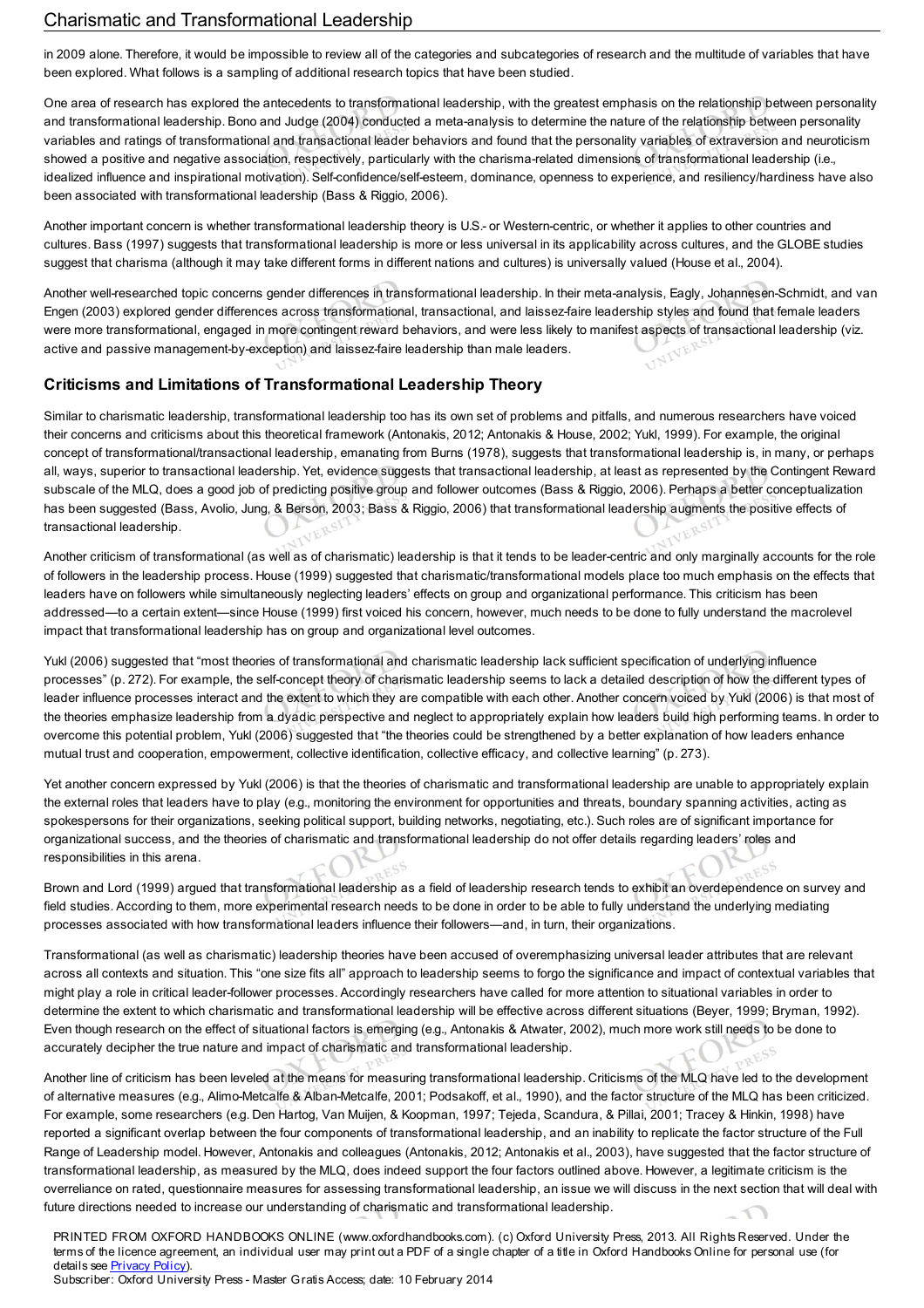# **Directions for Future Theory and Research on Charismatic and Transformational Leadership**

Future Theoretical Direction: Charismatic leadership theory still suffers from a lack of consensus regarding the definition of "charisma." This is also a *problem for the charisma elements of transformational leadership theory.*

Because of its magical and mystical overtones, any attempt to define charisma is met with skepticism (as in "I don't know exactly how to define it, but I know it when I see it, and your definition isn't it."). It may very well be that during the 1990s and early 2000s, research on transformational leadership flourished, while research on leader charisma floundered, simply because of transformational leadership's four well-defined components, and accepted measurement tool (i.e., the MLQ). Yet, the lack of an agreed-upon definition of charisma is still a problem. Researchers have been trying to determine both the elements that seem to contribute to charismatic behavior (e.g., emotional expressiveness, the type and quality of rhetoric, use of metaphor, etc.), and there has been research that has tried to capture aspects of the charisma process (e.g., emotional contagion between leaders and followers, perceptions of leader charisma, etc.). This search for a better understanding of charisma may reinvigorate theorizing and research on charismatic leadership (and on the role of charisma in transformational leadership).

Future Theoretical Direction: Neither charismatic nor transformational leadership theories have dealt adequately with "dark side" leaders.

There is an underlying assumption that charismatic and transformational leadership represent ideals of effective leadership, yet there are many examples of charismatic leaders who were/are horrible dictators, despots, and heads of dangerous and deadly cults. Transformational leadership theory has also been concerned with "pseudo-transformational" leaders (Bass & [Steidlmeier,](#page-12-4) 1999). Indeed, it is this issue that has driven research on authentic leadership (e.g., Avolio & [Gardner,](#page-11-10) 2005; Gardner, Avolio, [Walumbwa,](#page-13-19) 2005) in an effort to focus only on the positive or "authentic" forms of leadership. It is clear that future theory and research on both charismatic and transformational leadership need to clearly define and distinguish the "light" and "dark" forms.

Future Research Direction: The need for additional measures of charismatic and transformational leadership.

In addition to the need for clearer definitions within these leadership theories, there is a need for additional attention given to the measurement of charismatic and transformational leadership. Aside from the authors' own work, few researchers have adopted the Conger and [Kanungo](#page-13-17) (1988, [1998](#page-12-1)) measure of charismatic leadership. More typically, researchers interested in charismatic leadership have used the charisma subscales from the MLQ, or they use the terms "charismatic" and ["transformational"](#page-15-15) interchangeably. However, the MLQ is not without its critics (e.g., Tejeda, Scandura, & Pillai, 2001; Yukl, [1999](#page-15-9)), although the instrument has received strong support (e.g., Antonakis. Avolio, & [Sivasubramaniam,](#page-11-9) 2003) and usage. Still there are limitations to the MLQ. It has been suggested, however, that other methods and approaches for assessing transformational leadership should be developed. Specifically, Bass and Riggio [\(2006\)](#page-11-4) suggest the need for a diary-based measurement of transformational leadership behaviors, as well as observational coding.  $\sim$  1

Future Research Direction: Greater emphasis on the multilevel phenomenon of charismatic and transformational leadership, which involves leaders, followers, and situational elements.

Both charismatic and transformational leadership are very leader-centric theories, focusing primarily on the leader's role in influencing followers. In reality, leadership is a multilevel phenomenon, with leaders and followers collaboratively creating leadership in groups and organizations. Moreover, the role of the situation is theoretically implicated in both charismatic (e.g., crisis situations) and transformational (e.g., stagnant groups and organizations needing change strategies) leadership. Leadership research in general has been moving toward multilevel analyses of leadership [\(Yammarino](#page-15-17) & Dansereau, 2008), and research on charismatic and transformational leadership needs to move in this direction.

Future Research Direction: There is a need for evidence that transformational leaders actually "transform" followers (as well as organizations).

A critical and defining element of transformational leadership is the idea of leader "transformation" of followers—the idea that transformational leaders encourage and catalyze the development of leadership potential/capacity in those they lead (see also [Antonakis,](#page-11-6) 2012). However, there has been virtually no evidence, in terms of solid longitudinal investigations, that have demonstrated that transformational leadership actually leads to increases in follower leadership capacity. This research needs to be done. Indeed, leadership research in general suffers from a lack of longitudinal studies of both leader development and leadership processes over time [\(Day,](#page-12-22) 2011; Riggio & [Mumford,](#page-14-22) 2011).

Future Research Direction: A clearer articulation of the successful influence tactics that enhance the effectiveness of Charismatic and Transformational *leadership.*

Research on influence tactics has come a long way since they were introduced into [leadership/organizational](#page-13-20) contexts by Kipnis, Schmidt, and Wilkinson (1980) and Jones and [Pittman](#page-13-21) (1982). Multiple efforts have been directed at identifying the effectiveness of specific influence tactics across a plethora of agents, targets, and situations (see [Higgins,](#page-13-22) Judge, & Ferris (2003) for a meta-analytic review of influence tactics' impact on work related outcomes). Although most current models of Charismatic and Transformational leadership outline several influence processes that mediate the impact of Charismatic and Transformational leadership, efforts to associate specific influence tactics with models of Charismatic and Transformational leadership have been relatively scant [\(Charbonneau,](#page-12-23) 2004; [Clarke](#page-12-24) & Ward, 2006; Howell & [Higgins,](#page-13-23) 1990). More research needs to be done to identify and validate the specific influence tactics that charismatic and transformational leaders use to effect leadership outcomes. Furthermore, exploring the impact of several different combinations of influence tactics across different situations, cultures, as well as followers of varying demographics can yield a better understanding of the how the current models work and can potentially pave the way for more refined theories.

PRINTED FROM OXFORD HANDBOOKS ONLINE (www.oxfordhandbooks.com). (c) Oxford University Press, 2013. All Rights Reserved. Under the terms of the licence agreement, an individual user may print out a PDF of a single chapter of a title in Oxford Handbooks Online for personal use (for details see [Privacy](http://www.oxfordhandbooks.com/page/privacy-policy/privacy-policy-and-legal-notice;jsessionid=6A5D18338CC47F8B88A926DE7A529563) Policy).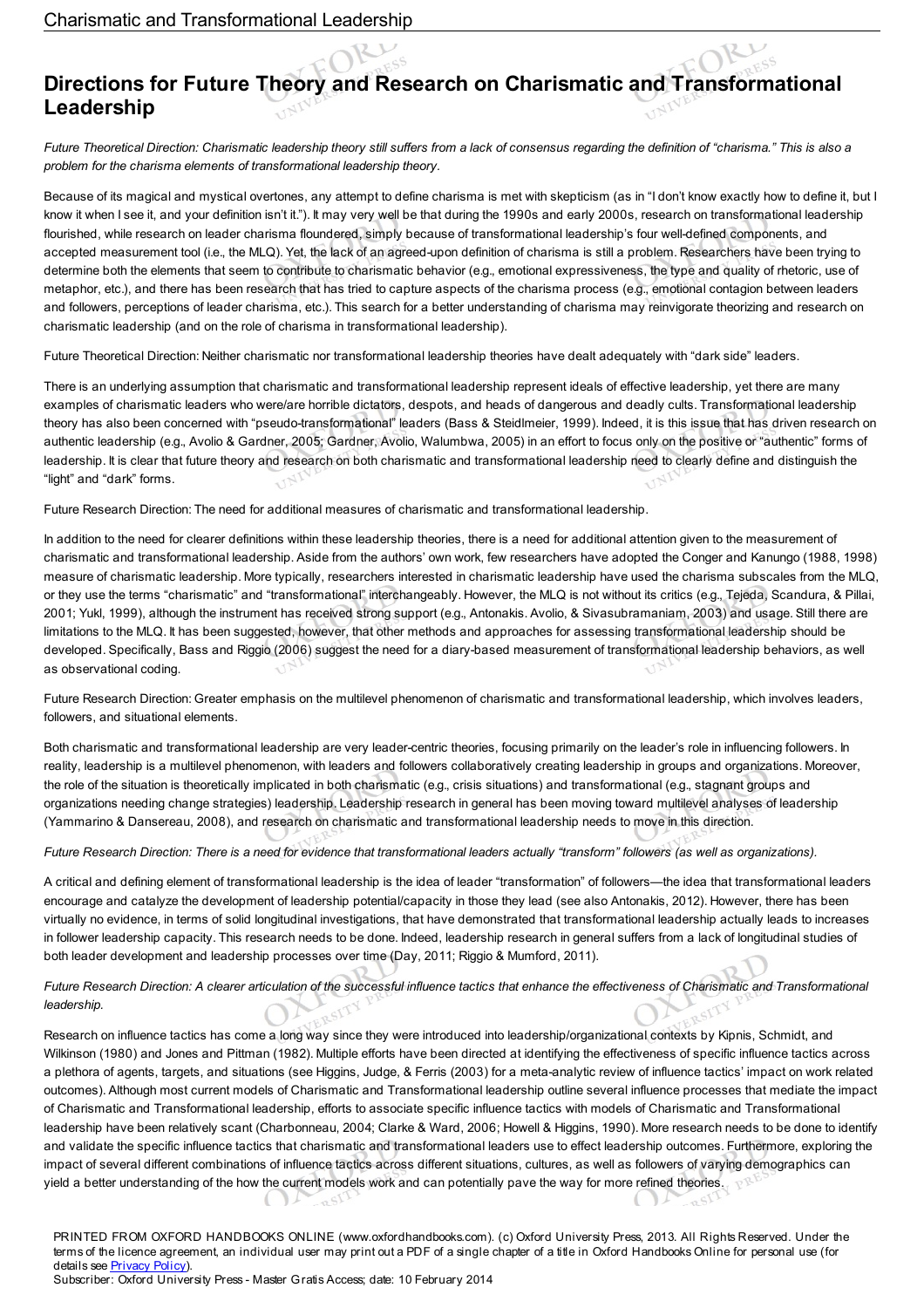Future Research Direction: More comprehensive descriptive as well as normative models of Charismatic and Transformational leadership need to be *developed for leading in multi- and cross-cultural environments.*

Although research on Charismatic and [Transformational](#page-14-23) leadership is transcending the typical Western contexts (Den [Hartog](#page-12-10) et al., 1999; Leong & Fischer, 2011; Lian, Brown, [Tanzer,](#page-14-24) Che, 2011; Van De [Vliert,](#page-15-7) 2006), more work needs to go into the development of theoretically and empirically validated models of Charismatic and Transformational leadership that are best suited for specific cultures around the world. Most cross-cultural research on Charismatic and Transformational leadership seems to be aimed at empirically testing the efficacy of current models across different cultures. Although this has significantly added to our understanding of the different processes and outcomes associated with these theories, a necessary next step is to adapt and refine current models so that they are more culturally specific and accurate. Such efforts at theory revision should focus more on introducing necessary increments/decrements to current models to suit particular cultures—rather than a revolutionary upheaval of established theory. Adopting this route will have tremendous implications for not only the theoretical advancement of the field, but also have implications for the practice of charismatic and transformational leadership across the globe. 15

# **Conclusion**

Charismatic and transformational leadership are popular theories with research scholars and with the general public. Both involve the elusive, but fascinating, construct of charisma—that special "gift" discussed by Weber more than a century ago. Yet, there is still some disagreement over the definition and proper assessment of charisma. These theories are also appealing because they represent superior, and perhaps even ideal, forms of leadership. In the case of transformational leadership, there is substantial evidence that transformational leaders do indeed lead better than their nontransformational counterparts. Moreover, because of the availability of reasonably well-validated measurement instruments, particularly the MLQ, research efforts to further understand the intermediary processes and outcomes associated with transformational leadership have flourished, and will likely continue into the foreseeable future. Several challenges to such efforts, however, loom on the horizon. Given the porous nature of organizational, cultural, political, and social boundaries, coupled with the ever-evolving role played by rapid technological innovation, the form and function of charismatic, as well as transformational leadership, as we understand them today might change. Followers today have the means to witness and minutely scrutinize each and every action of leaders. Social media platforms such as Facebook, Twitter, YouTube, etc., have made contemporary leaders more visible. Due to such widespread visibility, a relatively minor mistake or a faux pas on the part of leaders has the potential to cause their downfall. This calls for greater transparency between leaders and followers—a component of a relatively new model of leadership, viz. Authentic leadership (but also hinted at in discussions of "authentic" transformational leadership (Bass & [Riggio,](#page-11-4) 2006). We speculate that with passing time and changing contexts, newer prerequisites, antecedents, and moderators will be introduced to the present conceptualizations of charismatic and transformational leadership thus prolonging their applicability and deferring their *potentially impending* obsolescence. Whether models of charismatic and [transformational](#page-14-25) leadership become obsolete or not will be a question that will be answered in due course of time, however, following Thomas Kuhn's (1962) suggestion, their place in the history and progression of the field of leadership will remain irreplaceable as we stand in the face of new frontiers of leadership science and thought.

# **References**

<span id="page-11-6"></span>Antonakis, J. (2012). Transformational and charismatic leadership. In D. V. Day & J. Antonakis (Eds.), *The nature of leadership* (2nd ed., pp. 256–288). Thousand Oaks, CA: Sage.

Antonakis, J., & Atwater, L. (2002). Leader distance: A review and a proposed theory. *Leadership Quarterly*, *13*(6), 673–704.

<span id="page-11-9"></span>Antonakis, J., Avolio, B. J., & Sivasubramaniam, N. (2003). Context and leadership: An examination of the nine-factor full-range leadership theory using the Multifactor Leadership Questionnaire. *The Leadership Quarterly*, *14*(3), 261–295.

<span id="page-11-5"></span>Avolio, B. J., & Bass, B. M. (Eds.). (2002). Developing potential across a full range of leadership: Cases on transactional and transformational leadership. Mahwah, NJ: Lawrence Erlbaum Associates.

<span id="page-11-10"></span>Avolio, B. J., & Gardner, W. L. (2005). Authentic leadership development: Getting to the root of positive forms of leadership. *Leadership Quarterly*, *16*, 315–338. **ORE** 

<span id="page-11-1"></span>Awamleh, R., & Gardner, W. L. (1999). Perceptions of leader charisma and effectiveness: The effects of vision content, delivery, and organizational UNIV performance. *Leadership Quarterly*, *10*(3), 345.

<span id="page-11-0"></span>Bass, B. M. (1985). *Leadership and performance beyond expectations*. New York: Free Press.

<span id="page-11-7"></span>Bass, B. M. (1997). Does the transactional/transformational leadership paradigm transcend organizational and national boundaries? *American psychologist*, *52*, 130–139.

<span id="page-11-2"></span>Bass, B. M. (1998). *Transformational leadership: Industrial, military, and educational impact*. Mahwah, NJ: Lawrence Erlbaum Associates.

<span id="page-11-3"></span>Bass, B. M., & Avolio, B. J. (1994). *Improving organizational effectiveness through transformational leadership*. Thousand Oaks, CA: Sage.

<span id="page-11-8"></span>Bass, B. M., Avolio, B. J., Jung, D. I., & Berson, Y. (2003). Predicting unit performance by assessing transformational and transactional leadership. *Journal of Applied Psychology*, *88*, 207–218.

<span id="page-11-4"></span>Bass, B. M., & Riggio, R. E. (2006). *Transformational Leadership* (2nd ed.). Mahwah, NJ: Lawrence Erlbaum Associates.

PRINTED FROM OXFORD HANDBOOKS ONLINE (www.oxfordhandbooks.com). (c) Oxford University Press, 2013. All Rights Reserved. Under the terms of the licence agreement, an individual user may print out a PDF of a single chapter of a title in Oxford Handbooks Online for personal use (for details see [Privacy](http://www.oxfordhandbooks.com/page/privacy-policy/privacy-policy-and-legal-notice;jsessionid=6A5D18338CC47F8B88A926DE7A529563) Policy).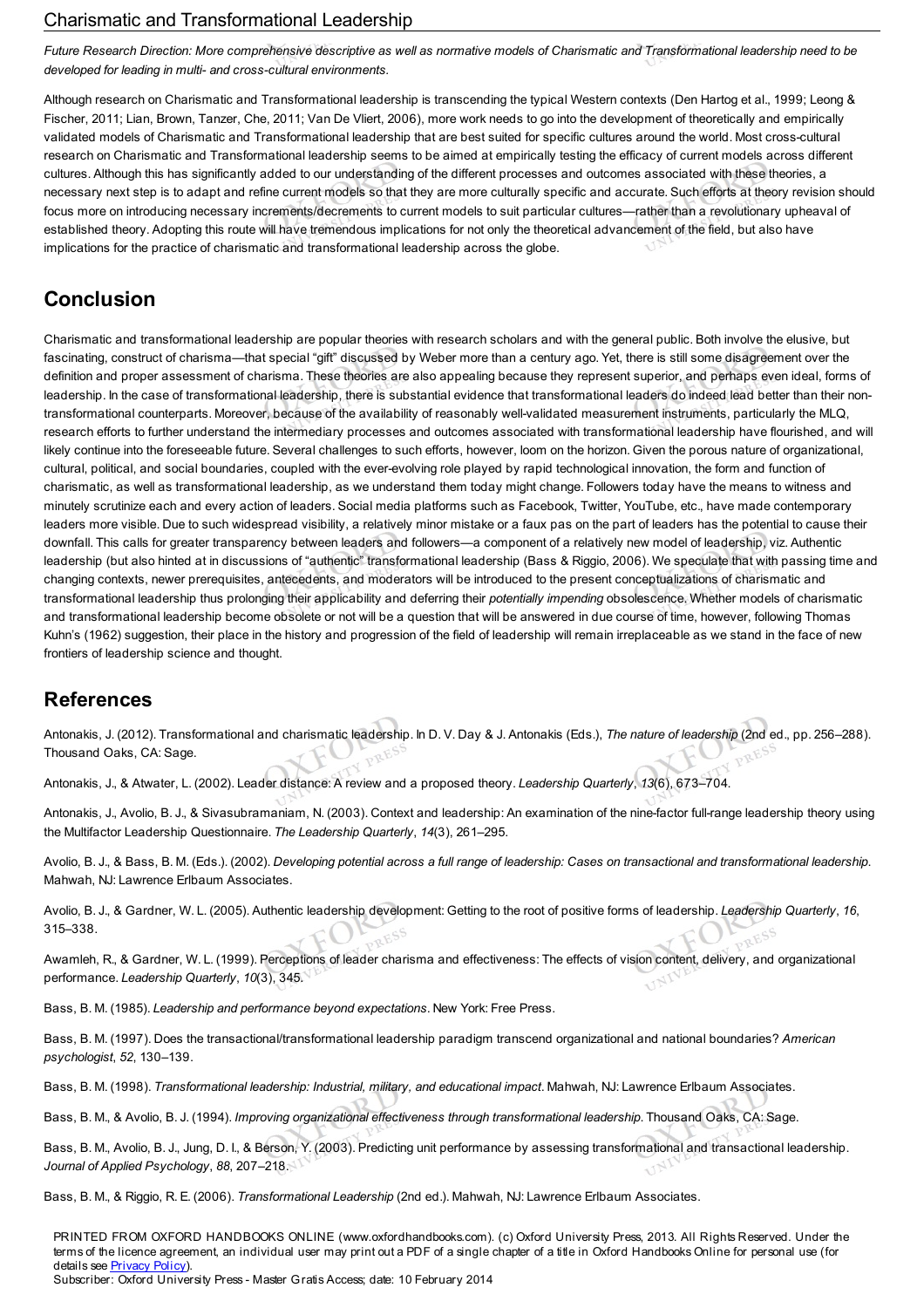<span id="page-12-4"></span>Bass, B. M., & Steidlmeier, P. (1999). Ethics, character, and authentic transformational leadership. *Leadership Quarterly*, *10*, 181–217.

<span id="page-12-14"></span>Bennis, W. G., & Nanus, B. (1985). *Leaders: The strategies for taking charge*. New York: Harper & Row.

<span id="page-12-11"></span>Beyer, J. M. (1999). Taming and promoting charisma to change organizations. *Leadership Quarterly*, *10*, 307–330.

<span id="page-12-3"></span>Bono, J. E., & Ilies, R. (2006). Charisma, positive emotions, and mood contagion. *The Leadership Quarterly*, *17*, 317–334.

Bono, J. E., & Judge, T. A. (2004). Personality and transformational and transactional leadership: A meta-analysis. *Journal of Applied Psychology*, *89*, 901–910.

<span id="page-12-21"></span>Brown, D. S., & Lord, R. G. (1999). The utility of experimental research in the study of transformational/charismatic leadership. *Leadership Quarterly*, *10*, 531–539.

<span id="page-12-5"></span>Brown, M. E., & Trevino, L. K. (2006). Socialized charismatic leadership, values congruence, and deviance in work groups. *Journal of Applied Psychology*, 91(4), 954–962.<br>Bryman, A. (1992). *Charisma and leadership in orga Psychology*, *91*(4), 954–962.

Bryman, A. (1992). *Charisma and leadership in organizations*. London: Sage.

<span id="page-12-12"></span>Burns, J. M. (1978). *Leadership*. New York: Harper & Row.

<span id="page-12-23"></span>Charbonneau, D. (2004). Influence tactics and perceptions of transformational leadership. *Leadership & Organization Development Journal*, *25*(7), 565–576.

<span id="page-12-17"></span>Cho, J., & Dansereau, F. (2010). Are transformational leaders fair? A multi-level study of transformational leadership, justice perceptions, and organizational citizenship behaviors. *Leadership Quarterly*, *21*(3), 409–421.

<span id="page-12-9"></span>Choi, Y., & Mai-Dalton, R. R. (1999). The model of followers' responses to self-sacrificial leadership: An empirical test. *Leadership Quarterly*, *10*(3), 397– 421.

<span id="page-12-6"></span>Cicero, L., & Pierro, A. (2007). Charismatic leadership and organizational outcomes: The mediating role of employees' work-group identification. *International Journal of Psychology*, *42*(5), 297–306.

<span id="page-12-24"></span>Clarke, S., & Ward, K. (2006). The role of leader influence tactics and safety climate in engaging employees' safety participation. *Risk Analysis: An International Journal*, *26*(5), 1175–1185.

<span id="page-12-2"></span>Conger, J. A. (1989). *The charismatic leader: Behind the mystique of exceptional leadership*. San Francisco: Jossey-Bass.

<span id="page-12-0"></span>Conger, J. A., & Kanungo, R. (1987). Toward a behavioral theory of charismatic leadership in organizational settings. *Academy of Management Review*, *12*, 637–647.

<span id="page-12-1"></span>Conger, J. A., & Kanungo, R. (1998). *Charismatic leadership in organizations*. Thousand Oaks, CA: Sage.

<span id="page-12-22"></span>Day, D. V. (2011). Integrative perspectives on longitudinal investigations of leader development: From childhood through adulthood. *The Leadership Quarterly*, *22*, 561–571.

<span id="page-12-16"></span>DeGroot, T., Kiker, D. S., & Cross, T. C. (2000). A meta-analysis to review organizational outcomes related to charismatic leadership. *Canadian Journal of Administrative Sciences*, *17*, 356–371.

<span id="page-12-10"></span>Den Hartog, D. N., House, R. J., Hanges, P. J., Ruiz-Quintanilla, S. A., & Dorfman, P. W. (1999). Culture specific and cross-culturally generalizable implicit theories: Are attributes of charismatic/transformational leadership universally endorsed? *Leadership Quarterly*, *10*(2), p. 219.

<span id="page-12-8"></span>De Hoogh, A.H.B., & Den Hartog, D. N. (2009). Neuroticism and locus of control as moderators of the relationships of charismatic and autocratic leadership with burnout. *Journal of Applied Psychology*, *94*(4), 1058–1067.

<span id="page-12-19"></span>Deluga, R. J. (1995). The relationship between trust in the supervisor and subordinate organizational citizenship behavior. *Military Psychology*, *3*, 25– 39.

<span id="page-12-13"></span>Downton, J. V. (1973). *Rebel leadership: Commitment and charisma in the revolutionary process*. New York: Free Press.

<span id="page-12-15"></span>Dumdum, U. R., Lowe, K. B. & Avolio, B. J. (2002). A meta-analysis of transformational and transactional leadership correlates of effectiveness and satisfaction: An update and extension. In B. J. Avolio & F. J. Yammarino (Eds.), *Transformational and charismatic leadership: The road ahead* (pp. 35– 66). Oxford: JAI/Elsevier.

<span id="page-12-18"></span>Dvir, T., Eden, D., Avolio, B. J., & Shamir, B. (2002). Impact of transformational leadership on follower development and performance: A field experiment. *Academy of Management Journal*, *45*, 735–744.

<span id="page-12-20"></span>Eagly, A. H., Johannesen-Schmidt, M. C., & van Engen, M. L. (2003). Transformational, transactional, and laissez-faire leadership styles: A metaanalysis comparing men and women. *Psychological Bulletin*, *129*, 569–591.

<span id="page-12-7"></span>Erez, A., Misangyi, V. F., Johnson, D. E., LePine, M. A., & Halverson, K. C. (2008). Stirring the hearts of followers: Charismatic leadership as the transferal of affect. *Journal of Applied Psychology*, *93*(3), 602–616.

PRINTED FROM OXFORD HANDBOOKS ONLINE (www.oxfordhandbooks.com). (c) Oxford University Press, 2013. All Rights Reserved. Under the terms of the licence agreement, an individual user may print out a PDF of a single chapter of a title in Oxford Handbooks Online for personal use (for details see [Privacy](http://www.oxfordhandbooks.com/page/privacy-policy/privacy-policy-and-legal-notice;jsessionid=6A5D18338CC47F8B88A926DE7A529563) Policy).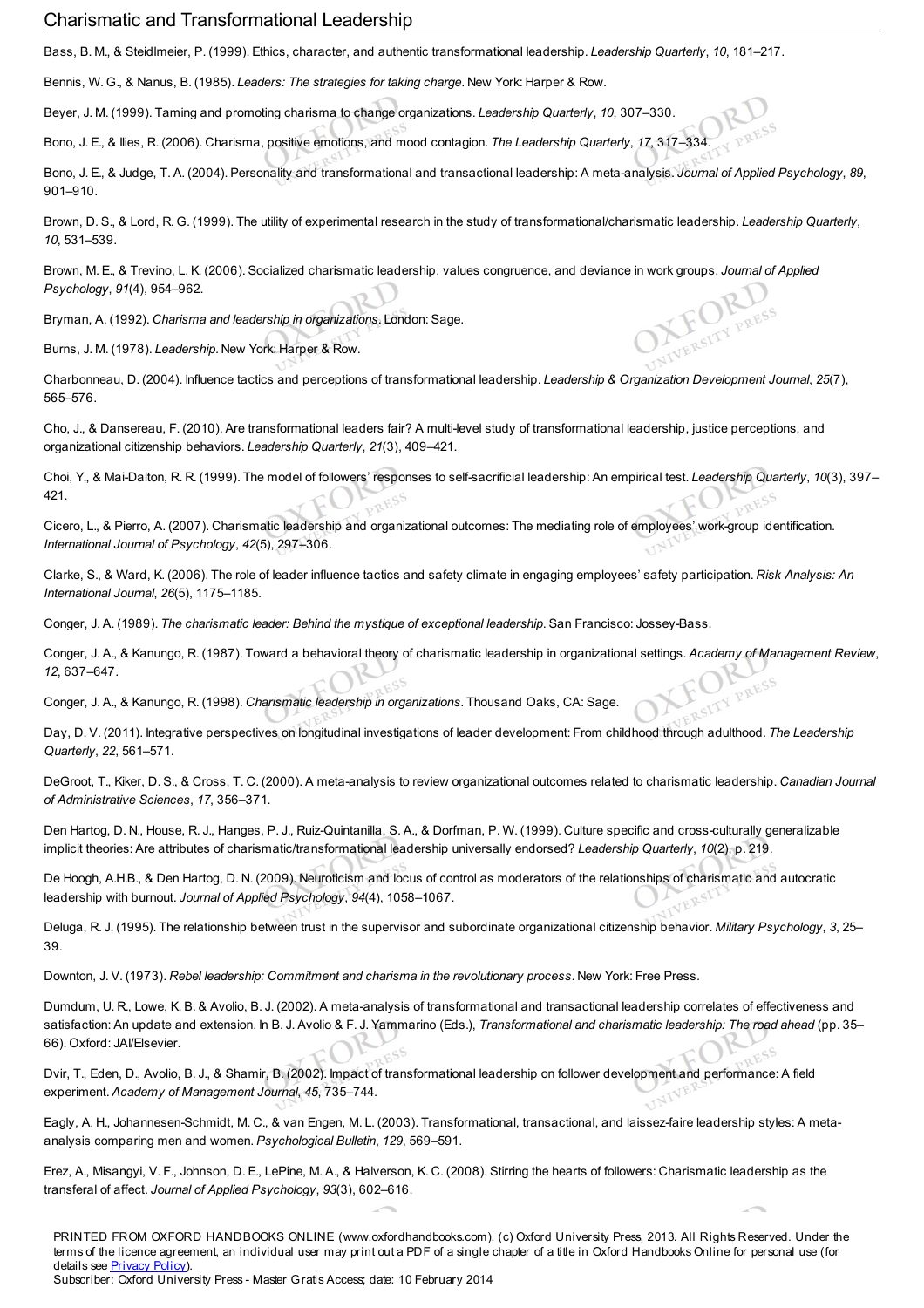<span id="page-13-2"></span>Fiedler, F. E. (1964). A contingency model of leadership effectiveness. In L. Berkowitz (Ed.), *Advances in experimental social psychology* (vol. 1, pp. 149–190). New York: Academic Press.

Fiedler, F. E. (1967). *A theory of leadership effectiveness*. New York: McGraw-Hill.

<span id="page-13-3"></span>Fiedler, F. E., & Chemers, M. M. (1974). *Leadership and effective management*. Glenview, IL: Scott, Foresman.

<span id="page-13-7"></span>Friedman, H. S., Riggio, R. E., & Casella, D. (1988). Nonverbal skill, personal charisma, and initial attraction. *Personality and Social Psychology Bulletin*, *14*, 203–211.

<span id="page-13-19"></span>Gardner, W. L., Avolio, B. J., & Walumbwa, F. O. (2005). Authentic leadership development: Emergent trends and future directions. In W. L. Gardner, B. J. Avolio, & F. O. Walumbwa (Eds.), *Authentic leadership theory and practice: Origins, effects, and development* (pp. 387–406). Oxford: Elsevier Science.

<span id="page-13-0"></span>Gardner, W. L., Lowe, K. B., Moss, T. W., Mahoney, K. T., & Cogliser, C. C. (2010). Scholarly leadership of the study of leadership: A review of the Leadership Quarterly's second decade, 2000–2009. *The Leadership Quarterly*, *21*(6), 922–958.

<span id="page-13-15"></span>Groves, K. S. (2005). Gender differences in social and emotional skills and charismatic leadership. *Journal of Leadership and Organizational Studies*, *11*(3), 30–46.

<span id="page-13-14"></span>Halverson, S. K., Murphy, S. E., & Riggio, R. E. (2004). Charismatic leadership in crisis situations: A laboratory investigation of stress and crisis. *Small Group Research*, *35*(5), 495–514.

<span id="page-13-13"></span>Hepworth, W., & Towler, A. (2004). The effects of individual differences and charismatic leadership on workplace aggression. *Journal of Occupational Health Psychology*, *9*(2), 176–185.

<span id="page-13-4"></span>Hersey, P., & Blanchard, K. H. (1969). *Management of organizational behavior: Utilizing human resources*. Englewood Cliffs, NJ: Prentice Hall.

Hersey, P., & Blanchard, K. H. (1969). *Management of organizational behavior: Utilizing human resources* (3rd ed.). Englewood Cliffs, NJ: Prentice Hall.

Hersey, P., & Blanchard, K. H. (1969). *Management of organizational behavior: Utilizing human resources* (5th ed.). Englewood Cliffs, NJ: Prentice Hall.

<span id="page-13-22"></span>Higgins, C. A., Judge, T. A., & Ferris, G. R. (2003). Influence tactics and work outcomes: a meta-analysis. *Journal of Occupational Behavior*, *24*, 89–106.

<span id="page-13-9"></span>Hogan, R. J., Raskin, R., & Fazzini, D. (1990). The dark side of charisma. In K. E. Clark & M. B. Clark (Eds.), *Measures of leadership* (pp. 343–354). West Orange, NJ: Leadership Library of America.

<span id="page-13-5"></span>House, R. J. (1977). A 1976 theory of charismatic leadership. In J. G. Hunt & L. L. Larson (Eds.), *Leadership: The cutting edge* (pp. 189–207). Carbondale: Southern Illinois University Press.

<span id="page-13-16"></span>House, R. J. (1999). Weber and the neo-charismatic paradigm: A response to Beyer. *Leadership Quarterly*, *10*, 563–574.

<span id="page-13-10"></span>House, R. J., & Howell, J. M. (1992). Personality and charismatic leadership. *Leadership Quarterly*, *3*, (2), 81–108.

House, R. J., Spangler, W. D., & Woycke, J. (1991). Personality and charisma in U.S. presidency: A psychological theory of leader effectiveness. *Administrative Science Quarterly*, *36*(3), 364–396.

<span id="page-13-17"></span>Howell, J. M. (1988). Two faces of charisma: Socialized and personalized leadership in organizations. In J. A. Conger & R. N. Kanungo (Eds.), *Charismatic leadership: The elusive factor in organizational effectiveness* (pp. 213–236). San Francisco: Jossey-Bass.

<span id="page-13-11"></span>Howell, J. M., & Frost, P. J. (1989). A laboratory stud of charismatic leadership. *Organizational Behavior and Human Decision Processes*, *43*(2), pp. 243–269.

<span id="page-13-23"></span>Howell, J. M., & Higgins, C. A. (1990). Leadership behaviors, influence tactics, and career experiences of champions of technological innovation. *The Leadership Quarterly*, *1*(4), 249–264.

<span id="page-13-18"></span>Hoyt, C. L., Murphy, S. E., Halverson, S. K., & Watson, C. B. (2003). Group leadership: Efficacy and effectiveness. *Group Dynamics: Theory, Research, and Practice*, *7*, 259–274.

<span id="page-13-8"></span>Johnson, S. K. (2009). Do you feel what I feel? Mood contagion and leadership outcomes. *The Leadership Quarterly*, *20*(5), 814–827.

<span id="page-13-21"></span>Jones, E. E., & Pittman, T. S. (1982). Toward a general theory of strategic self presentation. In J. Suls (Ed.), *Psychological perspectives on the self* (pp. 231–262). Hillsdale, NJ: Lawrence Erlbaum Associates.

<span id="page-13-1"></span>Katz, D., Maccoby, N., Gurin, G., & Floor, L. G. (1951). *Productivity, supervision and morale among railroad workers*. Ann Arbor, MI: Institute for Social Research, University of Michigan.

<span id="page-13-6"></span>Kets de Vries, M.F.R. (1988). Prisoners of leadership. *Human Relations*, *41*(3), 261–280.

<span id="page-13-20"></span>Kipnis, D., Schmidt, S.M., & Wilkinson, I. (1980). Intraorganizational influence tactics: Exploration in getting one's way. *Journal of Applied Psychology*, *65*(4), 440–452.

<span id="page-13-12"></span>Kirkpatrick, S. A., & Locke, E. A. (1996). Direct and indirect effects of three core charismatic leadership components on performance and attitudes.

PRINTED FROM OXFORD HANDBOOKS ONLINE (www.oxfordhandbooks.com). (c) Oxford University Press, 2013. All Rights Reserved. Under the terms of the licence agreement, an individual user may print out a PDF of a single chapter of a title in Oxford Handbooks Online for personal use (for details see [Privacy](http://www.oxfordhandbooks.com/page/privacy-policy/privacy-policy-and-legal-notice;jsessionid=6A5D18338CC47F8B88A926DE7A529563) Policy).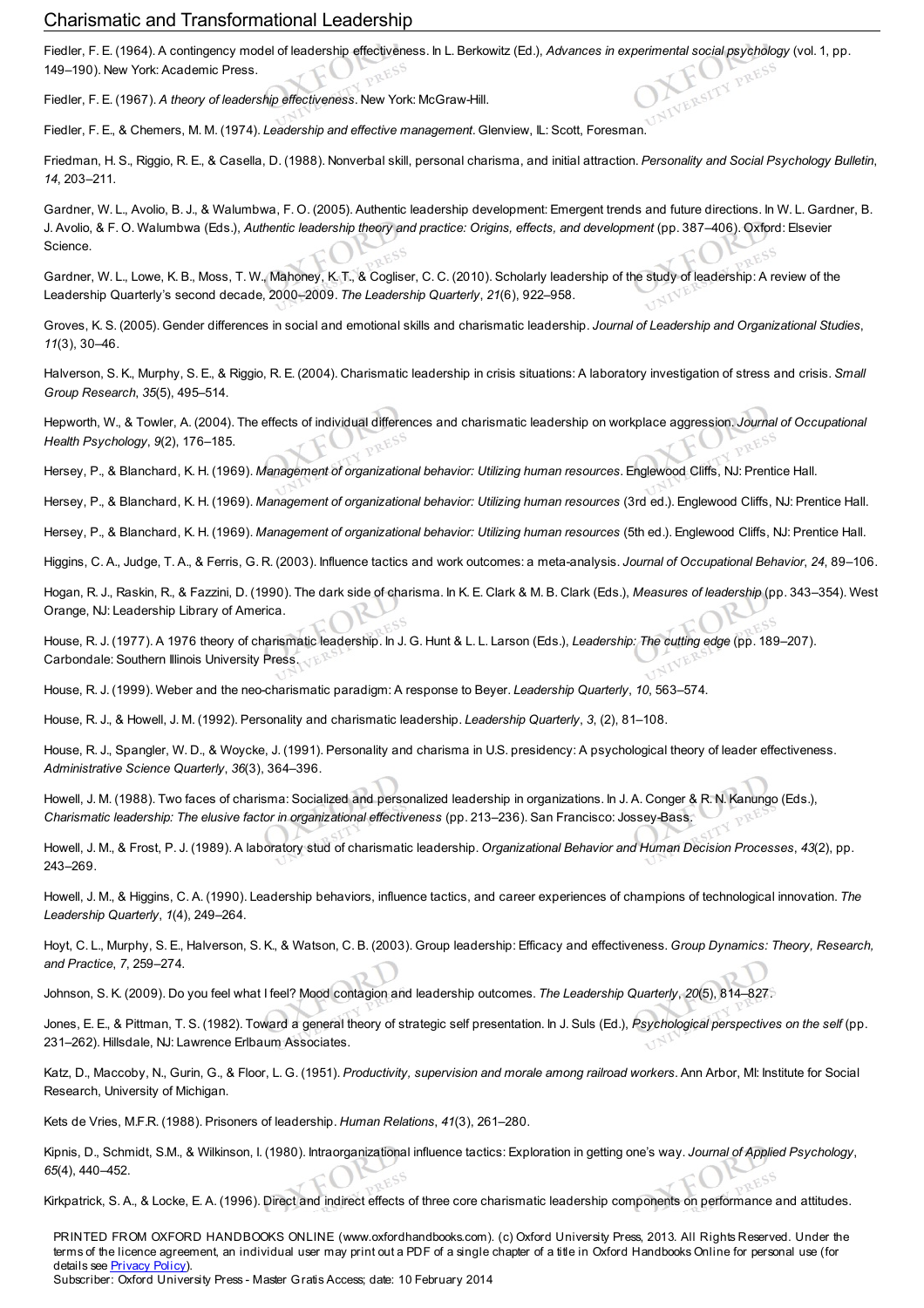*Journal of Applied Psychology*, *81*(1), 36–51.

<span id="page-14-13"></span>Kouzes, J. M., & Posner, B. Z. (1987). *The leadership challenge: How to get extraordinary things done in organizations*. San Francisco: Jossey-Bass.

<span id="page-14-14"></span>Kouzes, J. M., & Posner, B. Z. (2002). *The leadership challenge* (3rd ed.). San Francisco: Jossey-Bass.

<span id="page-14-25"></span>Kuhn, T. S. (1962). *The structure of scientific revolutions*. Chicago: University of Chicago Press.

<span id="page-14-23"></span>Leong, L., & Fischer, R. (2011). Is transformational leadership universal? A meta-analytical investigation of multifactor leadership questionnaire means across cultures. *Journal of Leadership & Organizational Studies*, *18*(2), 164–174.

<span id="page-14-24"></span>Lian, H., Brown, D., Tanzer, N., & Che, H. (2011). Distal charismatic leadership and follower effects: An examination of Conger and Kanungo's conceptualization of charisma in China. *Leadership*, *7*(3), 251–273.

<span id="page-14-5"></span>Lindholm, C. (1988). Lovers and leaders: comparative models of romance and charisma. *Social Science Information*, *27*(1), 3–45.

<span id="page-14-1"></span>Lord, R. G., DeVader, C. L., & Alliger, G. M. (1986). A meta-analysis of the relation between personality traits and leadership perceptions: An application of validity generalization procedures. *Journal of Applied Psychology*, *71*, 402–410.

<span id="page-14-0"></span>Lowe, K. B., & Gardner, W. L. (2000). Ten years of *The Leadership Quarterly*: Contributions and challenges for the future. *The Leadership Quarterly*, *11*, 459–514.

<span id="page-14-16"></span>Lowe, K. B., Kroeck, K. G., & Sivasubramaniam, N. (1996). Effectiveness correlates of transformational and transactional leadership: A meta-analytic review of the MLQ literature. *The Leadership Quarterly*, *7*(3), 385–425.

<span id="page-14-2"></span>Mann, R. D. (1959). A review of the relationship between personality and performance in small groups. *Psychological Bulletin*, *56*, 241–270.

<span id="page-14-17"></span>Martin, R., & Epitropaki, O. (2001). Role of organizational identification on implicit leadership theories (ILTs), transformational leadership and work attitudes. *Group Processes and Intergroup Relations*, *4*, 247–262.

Meindl, J. R. (1990). On leadership: An alternative to the conventional wisdom. In B. M. Staw & L. L. Cummings (Eds.), *Research in organizational behavior* (vol. 12, pp. 159–203). Greenwich, CT: JAI Press.

<span id="page-14-10"></span>Michaelis, B., Stegmaier, R., & Sonntag, K. (2009). Affective commitment to change and innovation implementation of behavior: The role of charismatic leadership and employees' trust in top management. *Journal of Change Management*, *9*(4), 399–417.  $-613$ 

<span id="page-14-3"></span>Miner, J. B. (1975). The uncertain future of the leadership concept. An overview. In J. G. Hunt & L. L. Larson (Eds.), *Leadership frontiers* (pp. 197–208). Kent, OH: Kent State University Press.

<span id="page-14-9"></span>Mumford, M. D., Gessner, T. L., Connelly, M. S., O'Connor, J. A., & Clifton, T. C. (1993). Leadership and destructive acts: Individual and situational influences. *Leadership Quarterly*, *4*, 115–147.

<span id="page-14-21"></span>Pillai, R., Schriesheim, C. A., & Williams, S. E. (1999). Fairness perceptions and trust as mediators for transformational and transactional leadership: A two-sample study. *Journal of Management*, *25*, 897–933.

<span id="page-14-18"></span>Podsakoff, P. M., MacKenzie, S. B., & Bommer, W. H. (1996). Transformational leader behaviors and substitutes for leadership as determinants of employee satisfaction, commitment, trust, and organizational, citizenship behaviors. *Journal of Management*, *22*, 259–298.

<span id="page-14-15"></span>Podsakoff, P. M., MacKenzie, S. B., Moorman, R. H., & Fetter, R. (1990). Transformational leader behaviors and their effects on follower's trust in leader, satisfaction, and organizational citizenship behaviors. *Leadership Quarterly*, *1*, 107–142.

<span id="page-14-19"></span>Purvanova, R. K., Bono, J. E., & Dzieweczynski, J. (2006). Transformational leadership, job characteristics, and organizational citizenship performance. *Human Performance*, *19*(1), 1–22.

<span id="page-14-6"></span>Riggio, R. E. (1987). *The charisma quotient*. New York: Dodd-Mead.

<span id="page-14-7"></span>Riggio, R. E. (1998). Charisma. In H. S. Friedman (Ed.), *Encyclopedia of mental health*. (pp. 387–396). San Diego, CA: Academic Press.

<span id="page-14-22"></span>Riggio, R. E., & Mumford, M. D. (2011). Introduction to the special issue: Longitudinal studies of leadership development. *The Leadership Quarterly*, *22*, 453–456.

<span id="page-14-11"></span>Rowold, J., & Laukamp, L. (2009). Charismatic leadership and objective performance. *Applied Psychology: An International Review*, *58*(4), 602–621.

<span id="page-14-20"></span>Seltzer, J., Numerof, R. E., & Bass, B. M. (1989). Transformational leadership: Is it a source of more or less burnout or stress? *Journal of Health and Human Resources Administration*, *12*, 174–185.

<span id="page-14-12"></span>Shamir, B. (1991). The charismatic relationship: Alternative explanations and predictions. *Leadership Quarterly*, *2*, 81–104.

<span id="page-14-8"></span>Shamir, B. (1995). Social distance and charisma: Theoretical notes and an exploratory study. *Leadership Quarterly*, *6*, 19–47.

<span id="page-14-4"></span>Shamir, B., House, R. J., & Arthur, M. B. (1993). The motivational effects of charismatic leadership: A self-concept based theory. *Organizational Science*, *4*, 1–17.

Shamir, B., & Howell, J. M. (1999). Organizational and contextual influences on the emergence and effectiveness of charismatic leadership. *Leadership*

PRINTED FROM OXFORD HANDBOOKS ONLINE (www.oxfordhandbooks.com). (c) Oxford University Press, 2013. All Rights Reserved. Under the terms of the licence agreement, an individual user may print out a PDF of a single chapter of a title in Oxford Handbooks Online for personal use (for details see [Privacy](http://www.oxfordhandbooks.com/page/privacy-policy/privacy-policy-and-legal-notice;jsessionid=6A5D18338CC47F8B88A926DE7A529563) Policy).